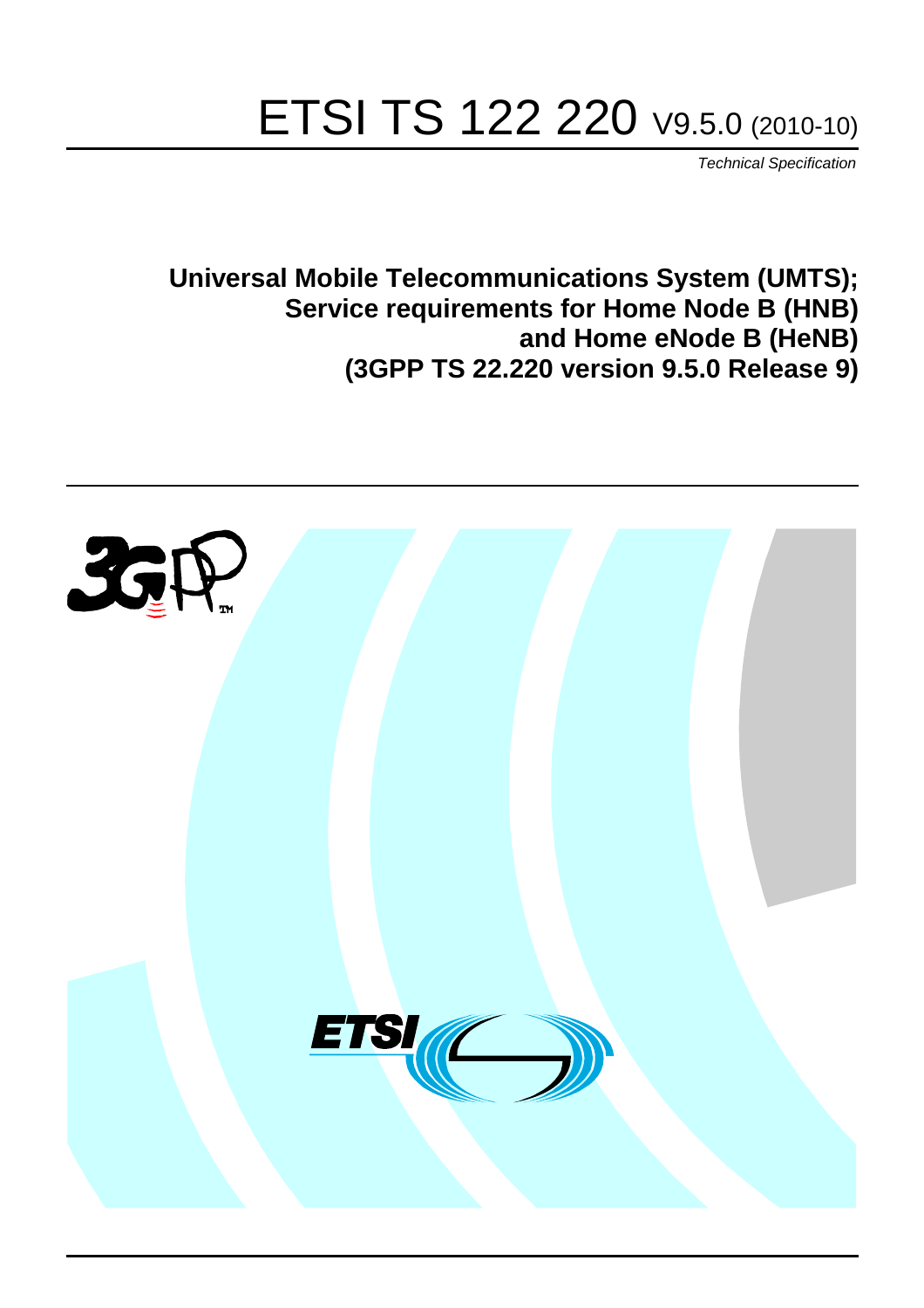Reference RTS/TSGS-0122220v950

> Keywords UMTS

#### *ETSI*

#### 650 Route des Lucioles F-06921 Sophia Antipolis Cedex - FRANCE

Tel.: +33 4 92 94 42 00 Fax: +33 4 93 65 47 16

Siret N° 348 623 562 00017 - NAF 742 C Association à but non lucratif enregistrée à la Sous-Préfecture de Grasse (06) N° 7803/88

#### *Important notice*

Individual copies of the present document can be downloaded from: [http://www.etsi.org](http://www.etsi.org/)

The present document may be made available in more than one electronic version or in print. In any case of existing or perceived difference in contents between such versions, the reference version is the Portable Document Format (PDF). In case of dispute, the reference shall be the printing on ETSI printers of the PDF version kept on a specific network drive within ETSI Secretariat.

Users of the present document should be aware that the document may be subject to revision or change of status. Information on the current status of this and other ETSI documents is available at <http://portal.etsi.org/tb/status/status.asp>

If you find errors in the present document, please send your comment to one of the following services: [http://portal.etsi.org/chaircor/ETSI\\_support.asp](http://portal.etsi.org/chaircor/ETSI_support.asp)

#### *Copyright Notification*

No part may be reproduced except as authorized by written permission. The copyright and the foregoing restriction extend to reproduction in all media.

> © European Telecommunications Standards Institute 2010. All rights reserved.

**DECT**TM, **PLUGTESTS**TM, **UMTS**TM, **TIPHON**TM, the TIPHON logo and the ETSI logo are Trade Marks of ETSI registered for the benefit of its Members.

**3GPP**TM is a Trade Mark of ETSI registered for the benefit of its Members and of the 3GPP Organizational Partners. **LTE**™ is a Trade Mark of ETSI currently being registered

for the benefit of its Members and of the 3GPP Organizational Partners.

**GSM**® and the GSM logo are Trade Marks registered and owned by the GSM Association.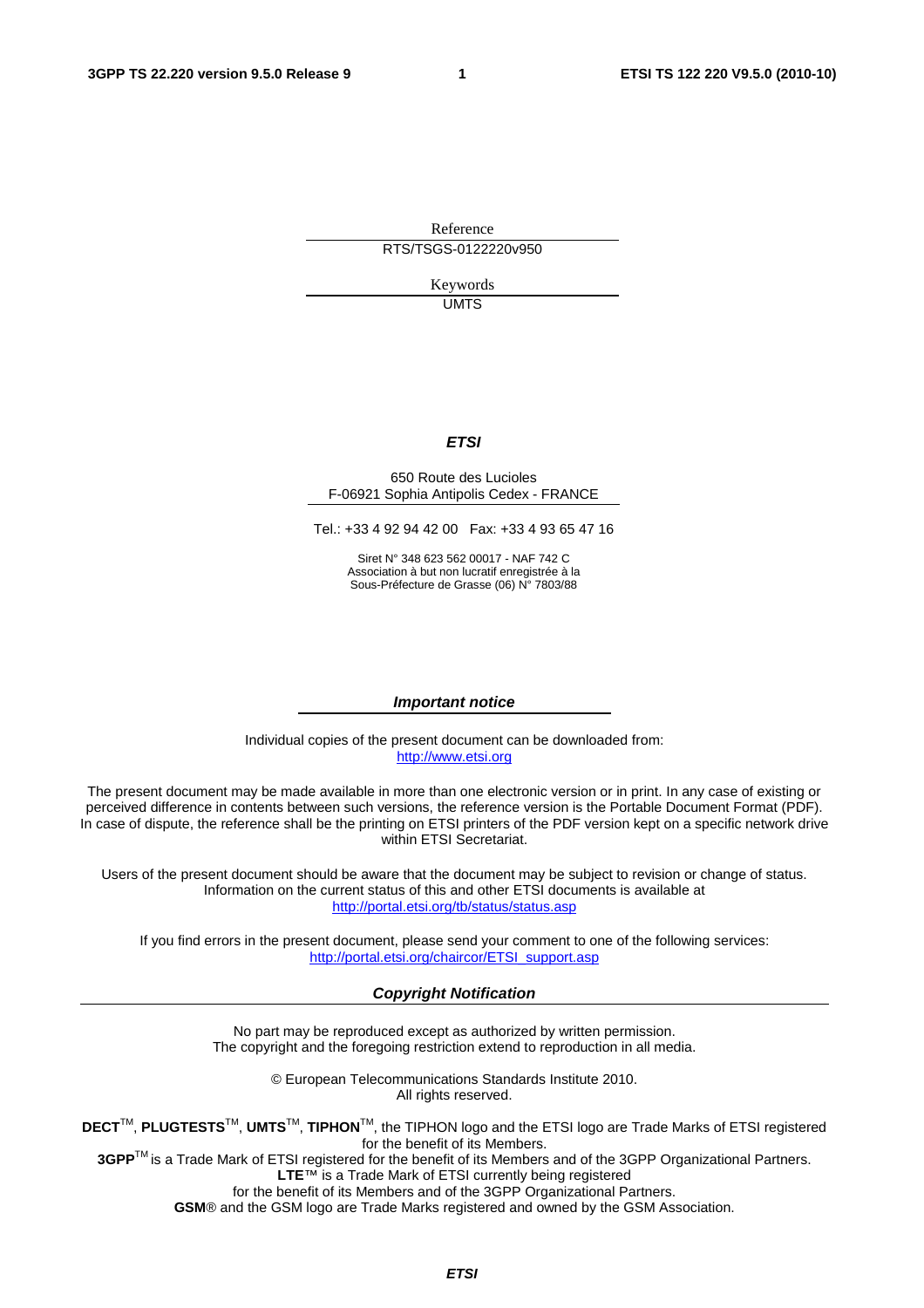# Intellectual Property Rights

IPRs essential or potentially essential to the present document may have been declared to ETSI. The information pertaining to these essential IPRs, if any, is publicly available for **ETSI members and non-members**, and can be found in ETSI SR 000 314: *"Intellectual Property Rights (IPRs); Essential, or potentially Essential, IPRs notified to ETSI in respect of ETSI standards"*, which is available from the ETSI Secretariat. Latest updates are available on the ETSI Web server [\(http://webapp.etsi.org/IPR/home.asp\)](http://webapp.etsi.org/IPR/home.asp).

Pursuant to the ETSI IPR Policy, no investigation, including IPR searches, has been carried out by ETSI. No guarantee can be given as to the existence of other IPRs not referenced in ETSI SR 000 314 (or the updates on the ETSI Web server) which are, or may be, or may become, essential to the present document.

### Foreword

This Technical Specification (TS) has been produced by ETSI 3rd Generation Partnership Project (3GPP).

The present document may refer to technical specifications or reports using their 3GPP identities, UMTS identities or GSM identities. These should be interpreted as being references to the corresponding ETSI deliverables.

The cross reference between GSM, UMTS, 3GPP and ETSI identities can be found under [http://webapp.etsi.org/key/queryform.asp.](http://webapp.etsi.org/key/queryform.asp)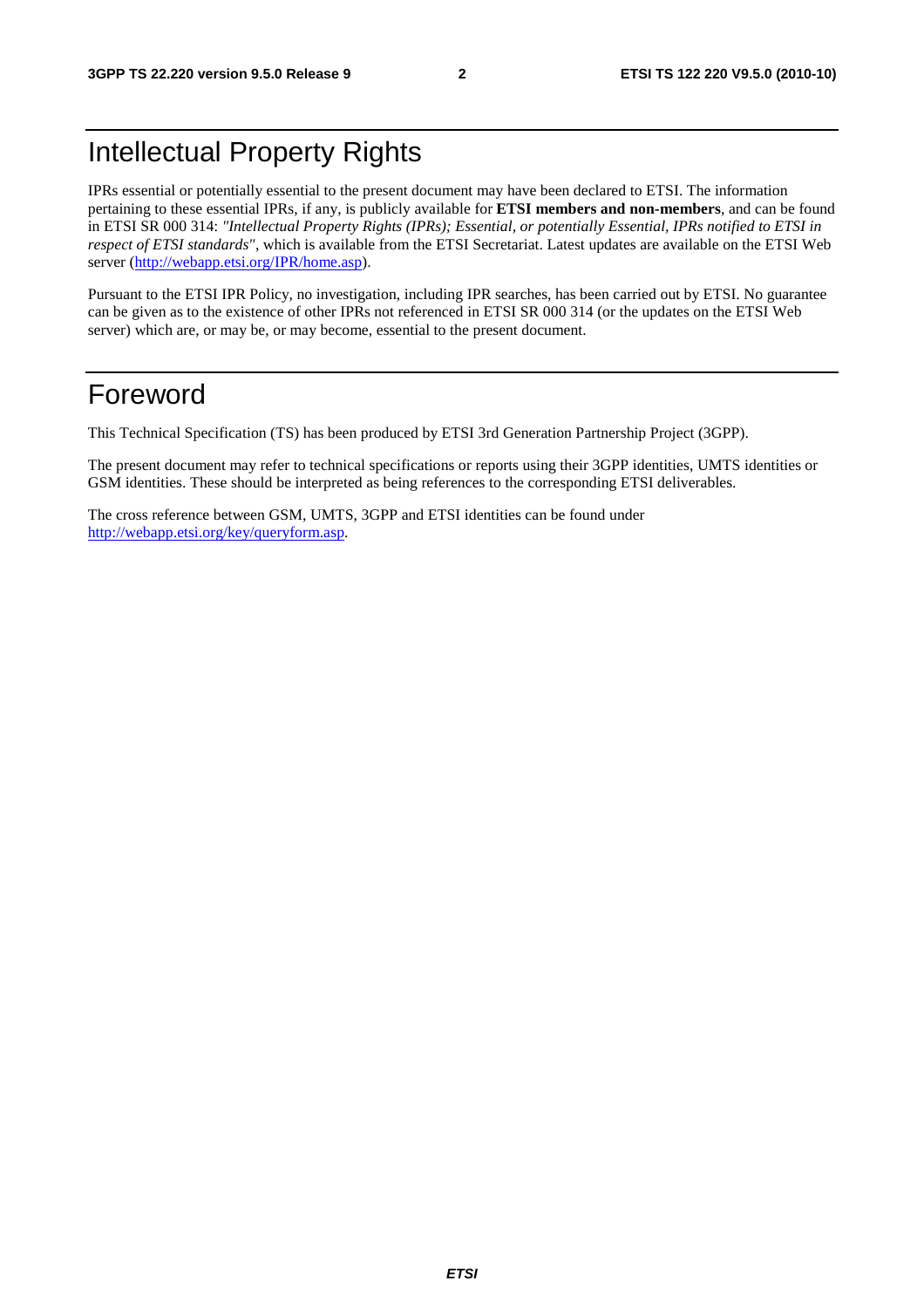#### $\mathbf{3}$

# Contents

| 1          |                   |  |  |  |  |
|------------|-------------------|--|--|--|--|
| 2          |                   |  |  |  |  |
| 3          |                   |  |  |  |  |
| 3.1        |                   |  |  |  |  |
| 3.2        |                   |  |  |  |  |
| 4          |                   |  |  |  |  |
| 4.1        |                   |  |  |  |  |
| 5          |                   |  |  |  |  |
| 5.1<br>5.2 |                   |  |  |  |  |
| 5.3        |                   |  |  |  |  |
| 5.3.1      |                   |  |  |  |  |
| 5.3.2      |                   |  |  |  |  |
| 5.4        |                   |  |  |  |  |
| 5.4.1      |                   |  |  |  |  |
| 5.4.2      |                   |  |  |  |  |
| 5.5        |                   |  |  |  |  |
| 5.5.1      |                   |  |  |  |  |
| 5.5.2      |                   |  |  |  |  |
| 5.5.3      |                   |  |  |  |  |
| 5.5.4      |                   |  |  |  |  |
| 5.6        |                   |  |  |  |  |
| 5.6.1      |                   |  |  |  |  |
| 5.6.2      |                   |  |  |  |  |
| 5.7        |                   |  |  |  |  |
| 5.7.1      |                   |  |  |  |  |
| 5.7.2      |                   |  |  |  |  |
| 5.8        |                   |  |  |  |  |
| 5.9        |                   |  |  |  |  |
| 5.10       | USIM and $H(e)NB$ |  |  |  |  |
| 6          |                   |  |  |  |  |
| 6.1        |                   |  |  |  |  |
| 6.2        |                   |  |  |  |  |
| 7          |                   |  |  |  |  |
| 7.1        |                   |  |  |  |  |
| 7.1.1      |                   |  |  |  |  |
| 8          |                   |  |  |  |  |
| 8.1        |                   |  |  |  |  |
| 8.2        |                   |  |  |  |  |
| 9          |                   |  |  |  |  |
| 9.1        |                   |  |  |  |  |
| 9.2        |                   |  |  |  |  |
| 9.3        |                   |  |  |  |  |
|            |                   |  |  |  |  |
| 10         |                   |  |  |  |  |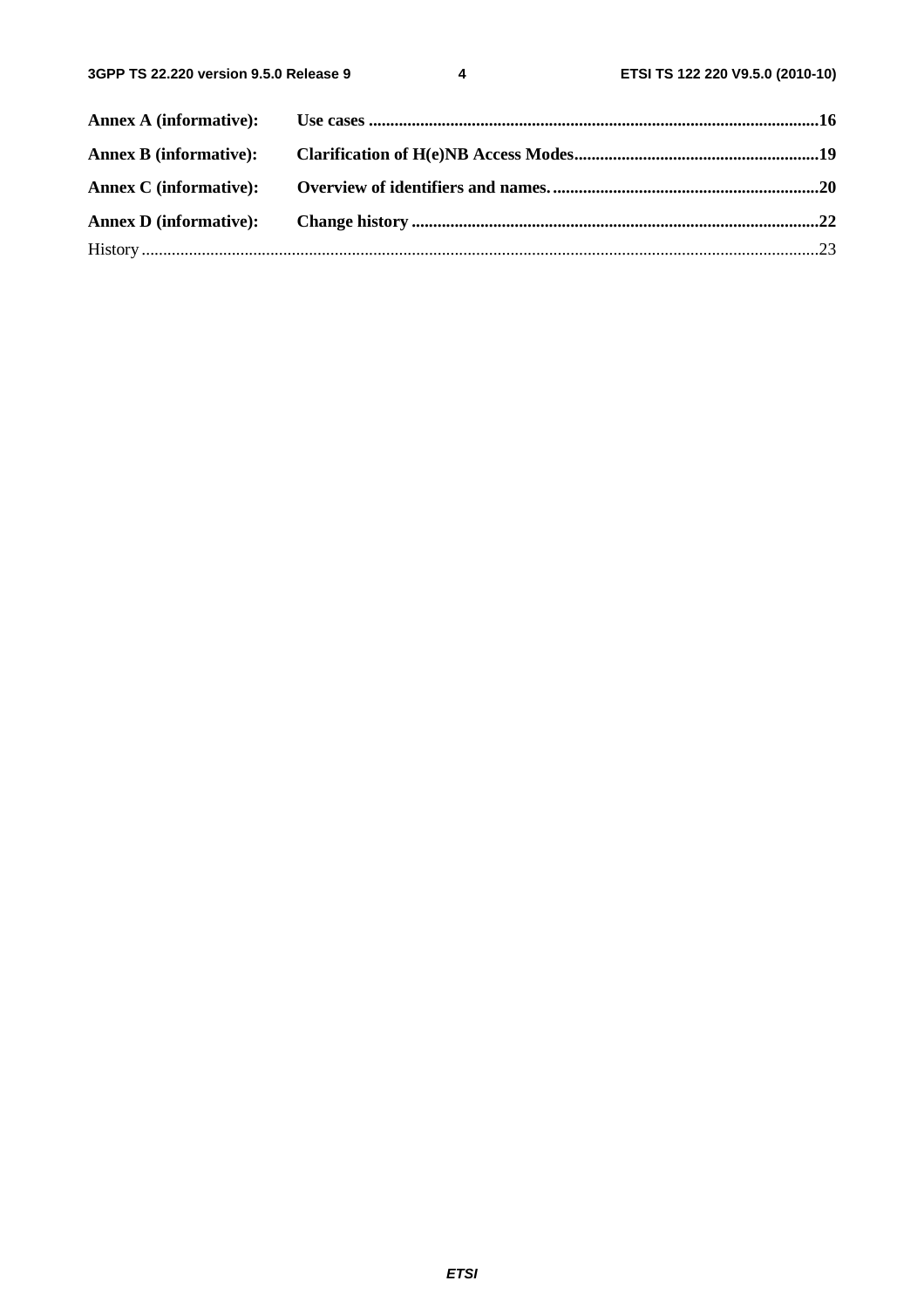### Foreword

This Technical Specification has been produced by the 3<sup>rd</sup> Generation Partnership Project (3GPP).

The contents of the present document are subject to continuing work within the TSG and may change following formal TSG approval. Should the TSG modify the contents of the present document, it will be re-released by the TSG with an identifying change of release date and an increase in version number as follows:

Version x.y.z

where:

- x the first digit:
	- 1 presented to TSG for information;
	- 2 presented to TSG for approval;
	- 3 or greater indicates TSG approved document under change control.
- y the second digit is incremented for all changes of substance, i.e. technical enhancements, corrections, updates, etc.
- z the third digit is incremented when editorial only changes have been incorporated in the document.

### Introduction

In Rel-8, 3GPP has specified the basic functionalities for the support of Home Node B (HNB) and Home eNodeB (HeNB). The requirements for these basic functionalities were captured in TS 22.011.

From Rel-9 onward, it has been agreed to consolidate all the requirements from Rel-8 and further requirements for HNB and HeNB in a new TS, which is this specification.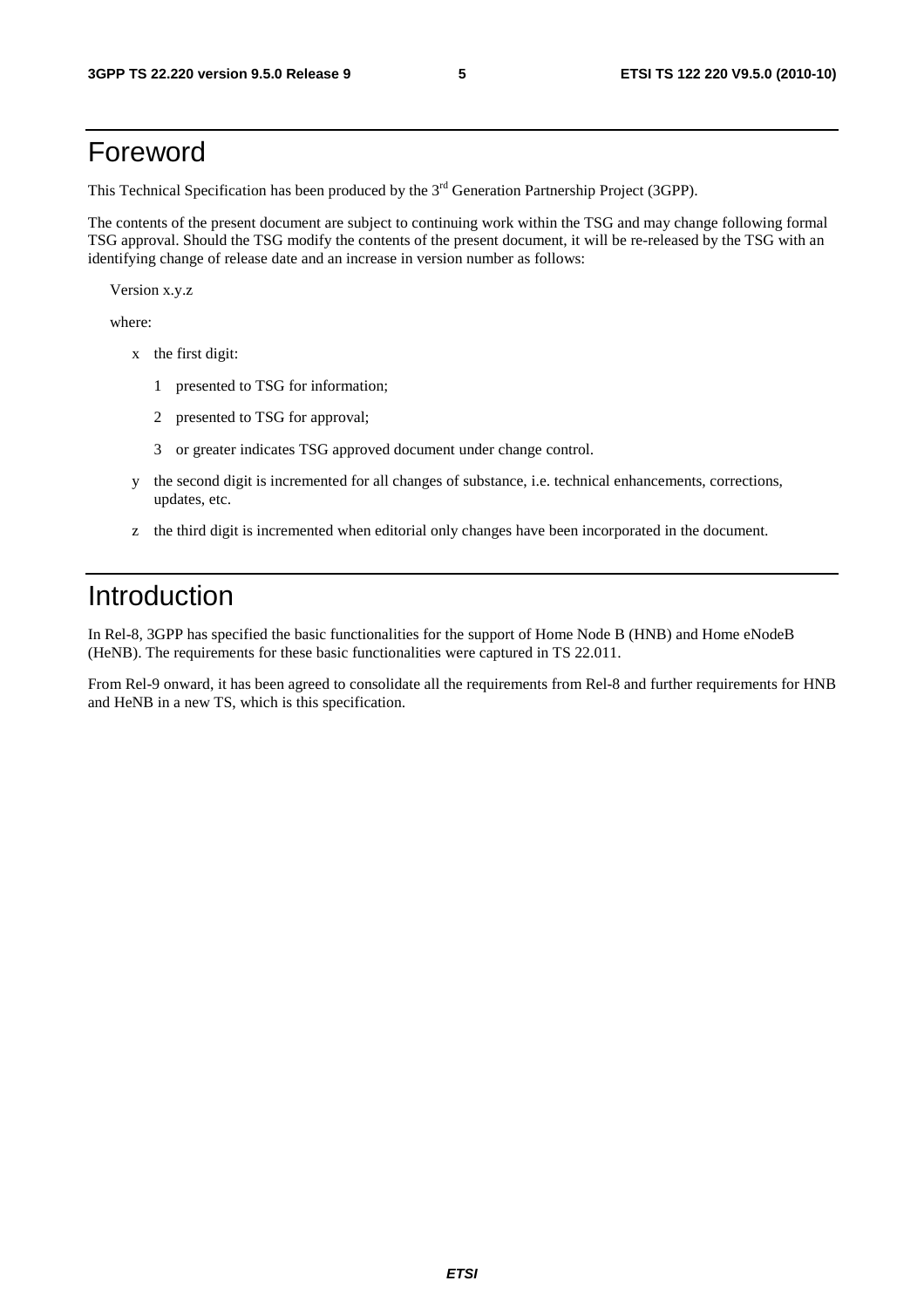### 1 Scope

This specification defines the service requirements for the basic functionalities for the support of Home NodeB (HNB) and Home eNodeB (HeNB) – jointly referred to as  $H(e)NB$  – and the further functionalities that will enable the mobile operators to provide more advanced services as well as improving the user experience.

# 2 References

The following documents contain provisions which, through reference in this text, constitute provisions of the present document.

- References are either specific (identified by date of publication, edition number, version number, etc.) or non-specific.
- For a specific reference, subsequent revisions do not apply.
- For a non-specific reference, the latest version applies. In the case of a reference to a 3GPP document (including a GSM document), a non-specific reference implicitly refers to the latest version of that document *in the same Release as the present document*.
- [1] 3GPP TR 21.905: "Vocabulary for 3GPP Specifications".
- [2] Void
- [3] 3GPP TS 22.246: "Multimedia Broadcast/Multicast Service (MBMS) user services; Stage 1".
- [4] 3GPP TS 22.101: "Service Aspects; Service Principles".
- [5] TR-069 Amendment 2: "CPE WAN Management Protocol v1.1, Broadband Forum', viewable at <http://www.broadband-forum.org/technical/download/TR-069Amendment2.pdf>
- [6] 3GPP TS 25.304: "User Equipment (UE) procedures in idle mode and procedures for cell reselection in connected mode'.
- [7] 3GPP TS 36.304: "Evolved Universal Terrestrial Radio Access (E-UTRA); User Equipment (UE) procedures in idle mode".
- [8] 3GPP TS 22.115: "Service aspects; Charging and billing".
- [9] 3GPP TS 22.268: "Public Warning System (PWS) requirements".
- [10] 3GPP TS 22.011: "Service accessibility".
- [11] 3GPP TS 31.115: "Secured packet structure for (Universal) Subscriber Identity Mobule (U)SIM Toolkit applications".
- [12] 3GPP TS 31.116: "Remote APDU Structure for (U)SIM Toolkit applications".

### 3 Definitions, symbols and abbreviations

#### 3.1 Definitions

For the purposes of the present document, the terms and definitions given in TR 21.905 [1] and the following apply. A term defined in the present document takes precedence over the definition of the same term, if any, in TR 21.905 [1].

**Closed access mode:** H(e)NB provides services only to its associated CSG members.

**Home based network**: An IP based network in the same premises as, and is connected to, the H(e)NB.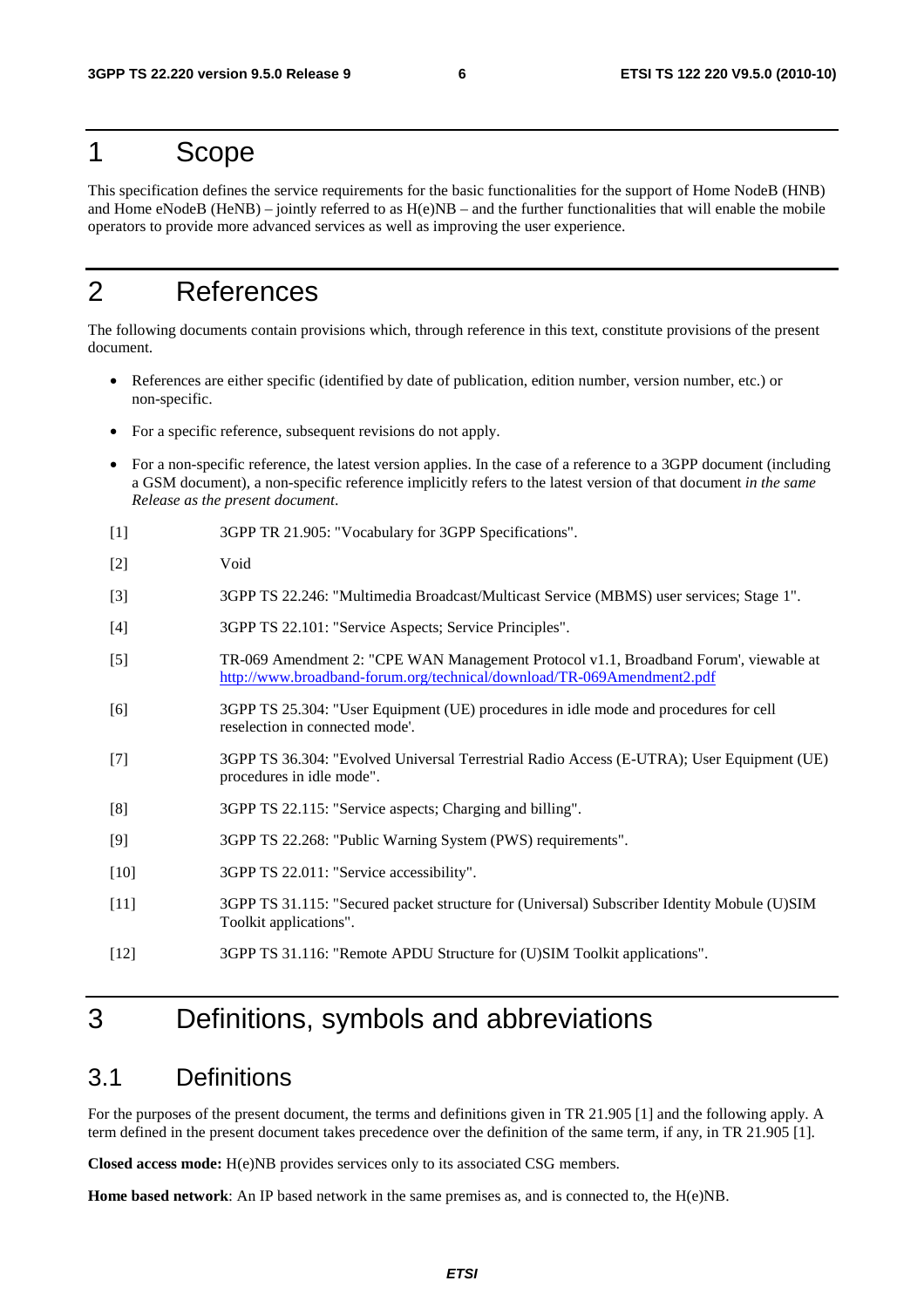**Hybrid access mode:** H(e)NB provides services to its associated CSG members and to non-CSG members.

**Open access mode:** H(e)NB operates as a normal NodeB or eNodeB.

**HNB**: A HNB is a Customer-premises equipment that connects a 3GPP UE over UTRAN wireless air interface to a mobile operator"s network using a broadband IP backhaul.

**HeNB**: A HeNB is a Customer-premises equipment that connects a 3GPP UE over EUTRAN wireless air interface to a mobile operator"s network using a broadband IP backhaul.

**H(e)NB Gateway**: H(e)NB Gateway is a mobile operator"s equipment (usually physically located on mobile operator premises) through which the H(e)NB gets access to mobile operator"s core network.

**H(e)NB Hosting Party**: A H(e)NB Hosting Party has a contractual relationship with the operator, related to the provision of access to the operator"s network via one or more H(e)NBs.

NOTE: A H(e)NB Hosting Party is likely to have the billing relationship with the operator. A H(e)NB Hosting Party will typically be the 'lead' user in a household, but could be e.g. the corporate IT manager in an enterprise context.

**H(e)NB Subsystem**: A H(e)NB Subsystem consists of the H(e)NB and the H(e)NB Gateway.

### 3.2 Abbreviations

For the purposes of the present document, the abbreviations given in TR 21.905 [1] and the following apply. An abbreviation defined in the present document takes precedence over the definition of the same abbreviation, if any, in TR 21.905 [1].

| CSG         | Closed Subscriber Group |
|-------------|-------------------------|
| <b>HNB</b>  | Home NodeB              |
| <b>HeNB</b> | Home eNodeB             |
| H(e)NB      | HNB and HeNB            |

### 4 General

### 4.1 Description

Access to 3G and evolved 3G (EPS) services may be provided via UTRAN or E-UTRAN cellular base stations belonging to e.g. domestic, business, commercial enterprises. This type of access may be provided by the PLMN by means of HNB and HeNB (jointly referred to as H(e)NB). The H(e)NB provides services either only to a Closed Subscriber Group (CSG) or to other mobile subscribers too. The H(e)NB is connected to the mobile operator core network using IP via any suitable access technology.

# 5 Common requirements for Home NodeB / Home eNodeB

### 5.1 HNB and HeNB Installation, identification and location requirements

- H(e)NB shall have a unique equipment identity.
- All the H(e)NBs serving the same CSG share the same unique (within the PLMN) identity called CSG Identity.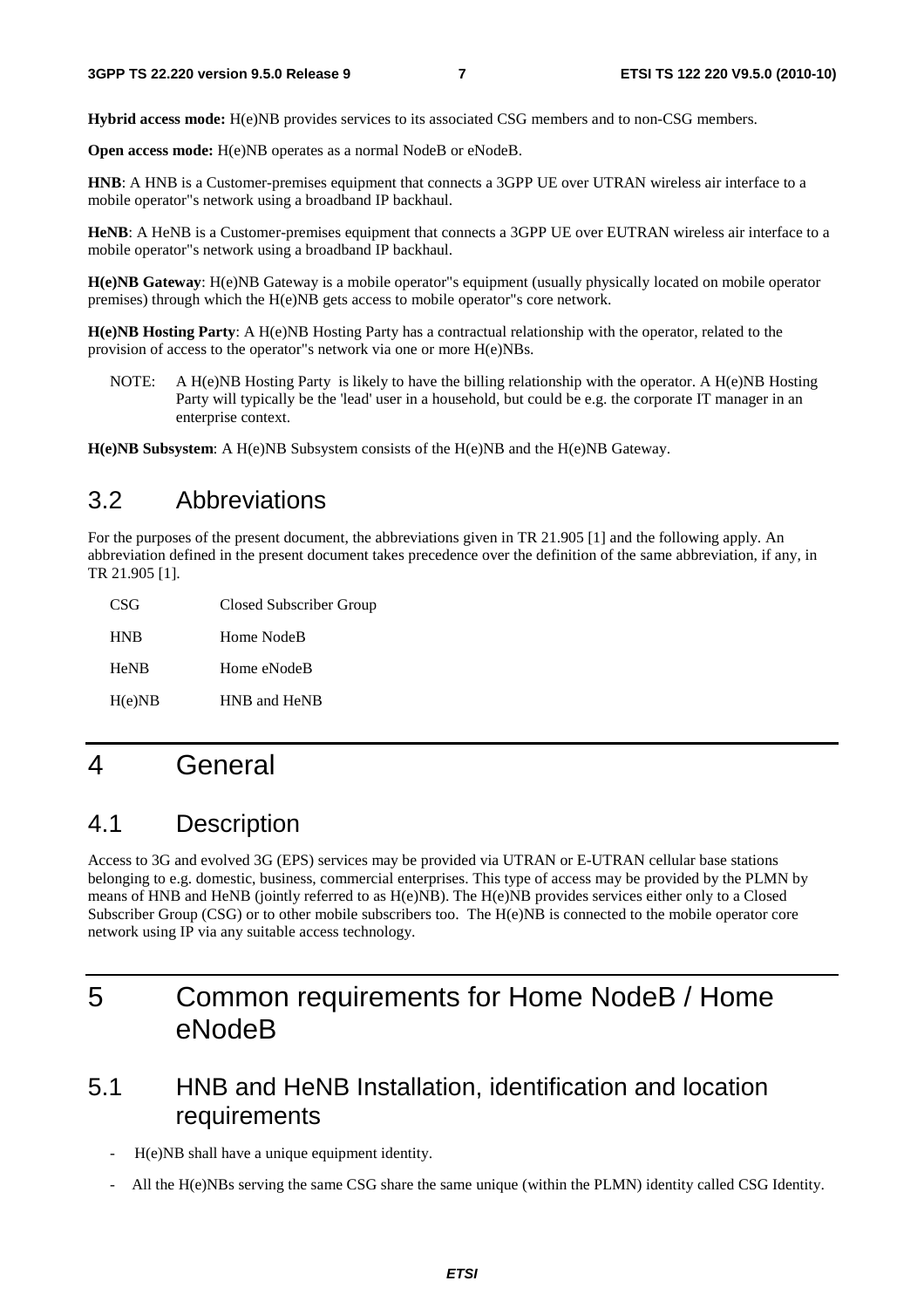- NOTE: CSGs of different PLMNs are considered different, even if the PLMNs are indicated to the UE as "equivalent PLMNs" [10].
- It shall be possible to support at least 125 million CSG Identities within a PLMN of an operator.
- The radio transmitter of a H(e)NB shall not be activated until configured and authorised by the operator.
- When installing, provisioning, configuring or re-configuring an  $H(e)NB$  the operator shall be able to:
	- verify the H(e)NB's identity.
	- obtain the geographical location of the H(e)NB.
- NOTE: The scenario where a H(e)NB is connected to one operator"s network and later changed to another operator"s network is not required.
- The operator shall be able to determine that the H(e)NB is installed and operated in accordance with all relevant regulatory requirements.
- The operator shall be able to configure the settings of the  $H(e)NB$ . In the case where the  $H(e)NB$  has detrimental impact on the spectrum usage, the H(e)NB can be set to out-of-service by the operator.
- Installation and activation of a new H(e)NB shall require no reconfiguration of the operators network.
- The impact of H(e)NB on the core network should be minimised.

### 5.2 OA&M Requirements

- H(e)NB shall support the automatic discovery of an operator"s management platform.
- It shall be possible to make use of the operator"s management platform to carry out OA&M functions for H(e)NB. The management connection between H(e)NB and the operator's management platform shall be endto-end secure.
- $H(e)NB$  shall support OA&M procedures which allow the operator to remotely configure the  $H(e)NB$ , deploy software upgrades, detect and report changes in RF conditions and perform general OA&M tasks. The OA&M procedures shall be as closely aligned as possible with those that are commonly used in broadband access networks such as defined in TR-069 Amendment 2 [5].
- If the connection between  $H(e)NB$  and the rest of the operator network is out of service, then it shall be possible within an operator"s defined time period for the H(e)NB to deactivate the air-interface.

### 5.3 Access Control requirements

#### 5.3.1 General

- Subject to operator and  $H(e)NB$  Hosting Party agreement, the operator shall be able to configure the  $H(e)NB$ with open, hybrid or closed access mode.
- When the  $H(e)NB$  is configured for open access mode, it shall be possible for the  $H(e)NB$  to provide services to subscribers of any PLMN, subject to roaming agreement.
- When the H(e)NB is configured for hybrid access mode, it shall be possible for the H(e)NB to provide services to:
	- its associated CSG members, and
	- subscribers of any PLMN not belonging to its associated CSG, subject to roaming agreement.
- When the H(e)NB is configured for closed access mode, only users that belong to its associated CSG shall be able to obtain services.
- CSG members may include subscriber of any PLMN subject to roaming agreement.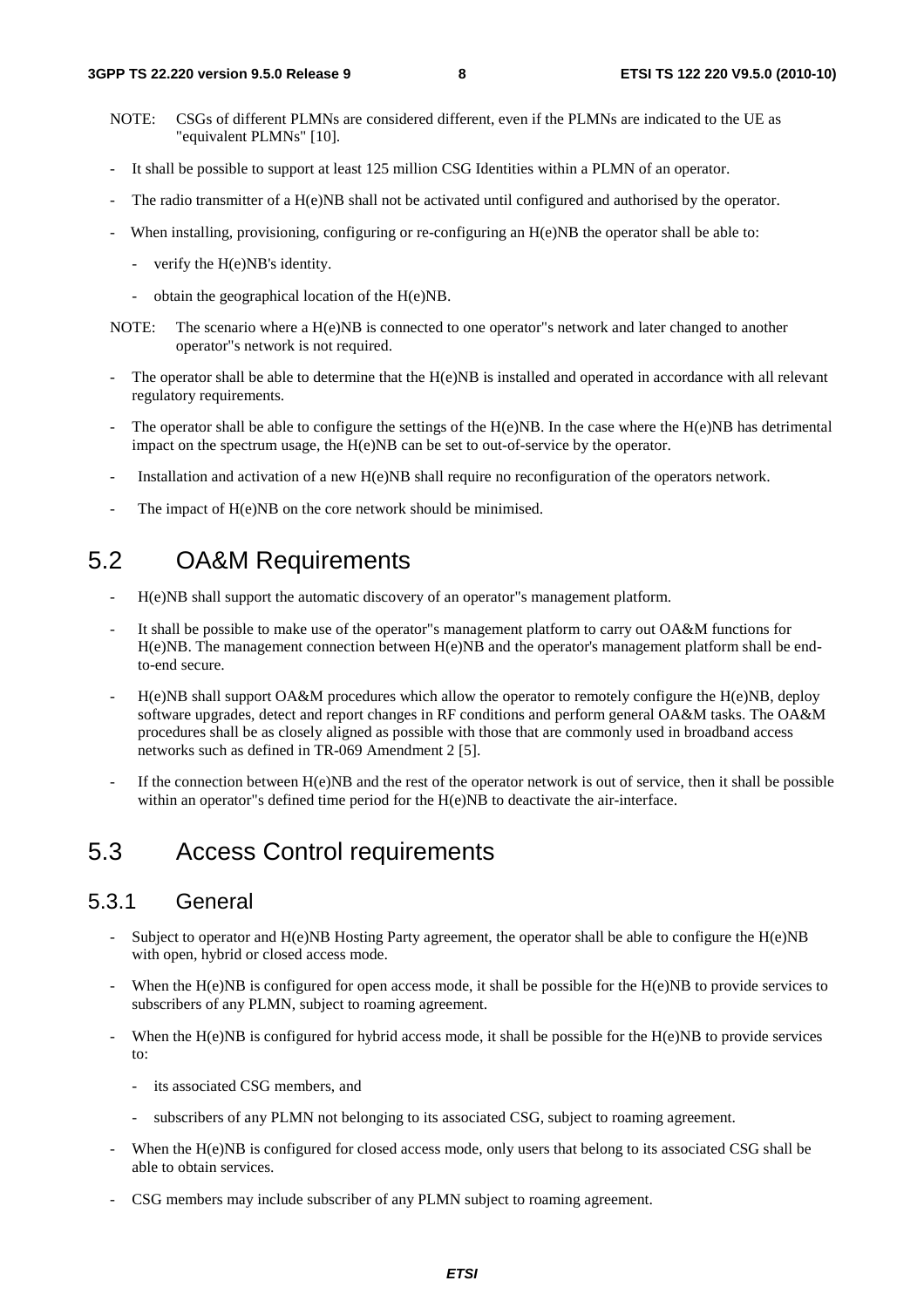### 5.3.2 Closed Subscriber Group

- The CSG manager shall be able, under the operator supervision, to add, remove and view CSG membership
- NOTE: the interaction of the user with the application that manages the Allowed CSG Lists is out of scope of 3GPP (e.g. Web interface).
- The UE shall contain a list of allowed CSG identities (Allowed CSG List). It shall be possible to store the Allowed CSG List in the USIM. When available, the list on the USIM shall be used. It shall be possible for both, the operator and the UE, to modify the Allowed CSG List.
- The UE shall allow the user to introduce new CSGs to the Allowed CSG List by means of manual CSG selection only.
- The UE shall maintain an operator controlled list of allowed CSG identities (Operator CSG list). It shall be possible to store the Operator CSG list in the USIM. When available, the list on the USIM shall be used. It shall be possible for the operator to modify the Operator CSG List.
- The two lists are maintained independently from each other. A change in the Operator CSG list shall not trigger the UE to modify the Allowed CSG list to reflect such change automatically.
- All CSG cells belonging to a CSG identity not included in the Allowed CSG List or Operator CSG list shall be considered not suitable by the UE ('not suitable' as specified in TS 25.304 [6] and TS 36.304 [7]).
- Each CSG identity shall be associated to a subscriber group which identifies the subscribers allowed to access the CSG.
- When the subscriber group is updated, the affected UE shall be informed accordingly.
- For temporary members, it shall be possible to limit the period of time during which the subscriber is considered a member of a CSG (granted access rights). It shall be possible to configure a time period for each temporary member.
- The time period shall be configurable by the CSG manager and/or the operator operating the CSG and shall span from 1 decihour to several days. Unlimited membership to the CSG is allowed.
- When a CSG is no longer considered available to provide services, except for emergency calls (i.e. due to time period expiry or removal of the CSG membership), it shall be possible to continue the established communication in another cell not belonging to this CSG.
- In hybrid access mode when services cannot be provided to a CSG member due to a shortage of  $H(e)NB$ resources it shall be possible to continue the established communication of non-CSG members in another cell.
- In hybrid access mode, to minimise the impact on CSG members from established communication of non-CSG members, it shall be possible for the network to allow the data rate of established PS communication of non-CSG members to be reduced.

### 5.4 Display requirements

#### 5.4.1 CSG Type

The CSG Type is an indicator provided by the UE that is configured by the operator.

It shall be possible for the operator to associate a CSG identity in the UE"s Allowed CSG List or the Operator CSG List with a CSG Type. Therefore, it is possible that a CSG identity stored in different UEs may either be associated with the same CSG Type or with different CSG Types.

NOTE: The CSG Type allows, for example, information on the applied billing regime to be given to the user.

When a UE camps on a cell with a CSG identity that is part of the UE"s Allowed CSG List or the Operator CSG List and has an associated CSG Type, a UE that has a display capability shall provide the user with the associated CSG Type. A UE that does not have a display capability may provide the CSG Type by other means, e.g. voice notification.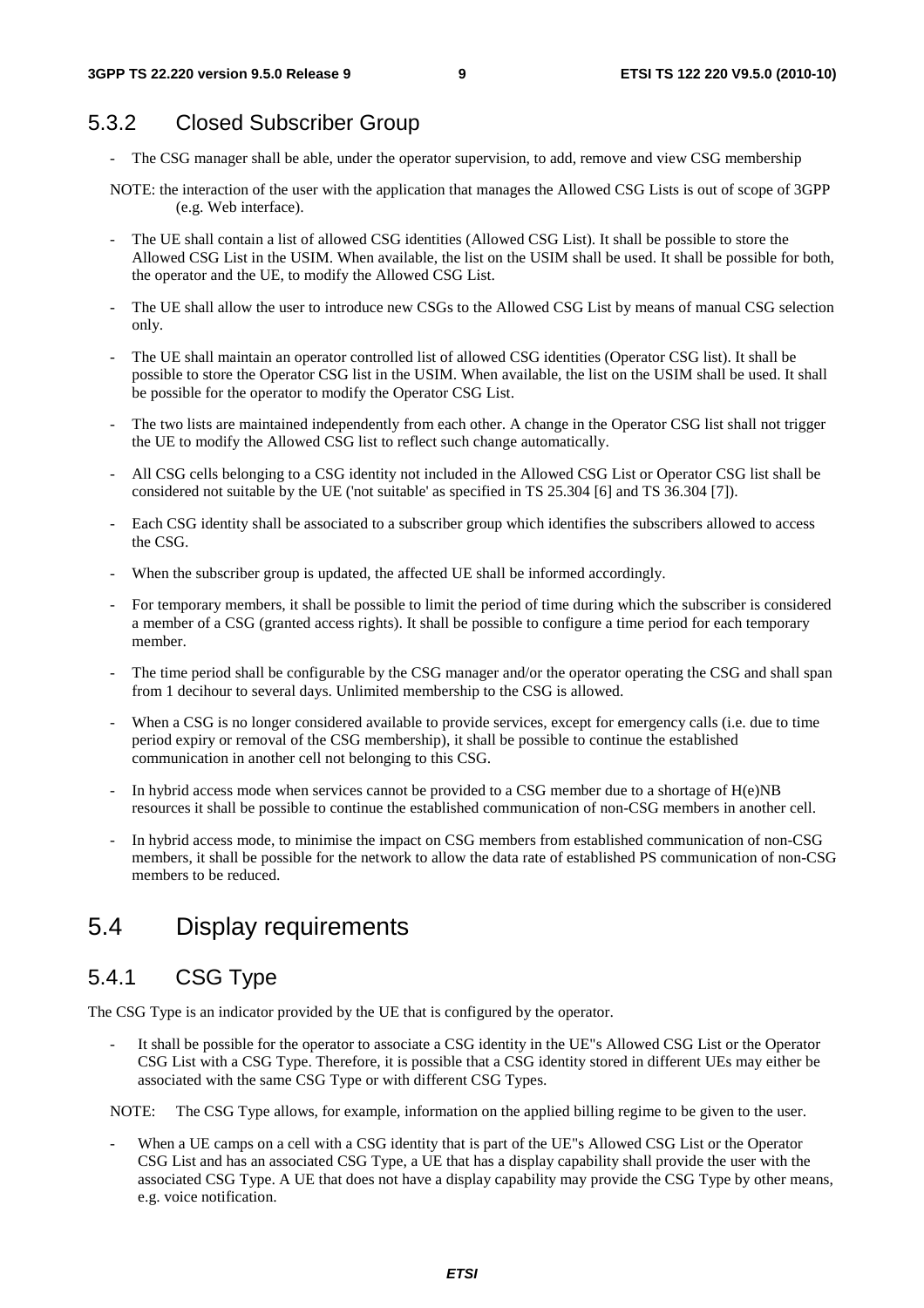- If the CSG Type for a CSG identity has not been configured in the UE, the UE may provide the HNB Name instead. In this case, the user is notified that the UE is providing the HNB Name rather than CSG Type.
- It shall be possible to store the CSG Type in the USIM. As an option, the CSG Type may be stored in the ME. If the CSG Type is present in the USIM, a CSG Type stored in the ME shall be ignored. If the CSG Type is present in the Operator CSG list, a CSG Type present in the Allowed CSG list shall be ignored.
- The CSG Type shall be stored in text and/or graphical format. When the CSG Type has a text component, the CSG Type text length shall not exceed 12 characters in any language.

#### 5.4.2 HNB Name

HNB Name is a common name referring to HNB/HeNB as defined in TR 21.905 [1].

- It shall be possible for a CSG cell and for a hybrid cell to broadcast a HNB Name in free text format. The UE may display the HNB Name when camping on the cell where it is broadcasted. The HNB Name, if broadcasted or stored in the UE, shall be available to the user during manual CSG selection. The HNB Name shall be configurable by the operator or the H(e)NB Hosting Party at the discretion of the operator.
- The HNB Name length shall not exceed 48x8 bits.
- NOTE: In order to allow the maximum flexibility in the way the HNB Name is configured in any language, UTF-8 coding should be used; this allows a maximum length of 48 characters coded on one byte, 24 characters on two bytes, 16 characters on 3 bytes down to a minimum of 12 characters if all characters are encoded on 4 bytes.
- The HNB Name may be stored in the USIM. If the HNB Name stored on the USIM is available, it shall take precedence over the broadcasted HNB Name.
- The HNB Name may be stored optionally in the ME. If the HNB Name is present in the USIM, the HNB Name in the ME shall be ignored. If the HNB Name is present in the Operator CSG list, a HNB Name present in the Allowed CSG list shall be ignored.
- NOTE: The HNB Name is necessary in order to aid the user in choosing the correct CSG identity when performing a manual CSG identity selection.

### 5.5 Mobility Aspects for Home NodeB and Home eNodeB

#### 5.5.1 PLMN selection

The standard automatic and manual network selection procedures are used to register a UE on a PLMN via a H(e)NB.

#### 5.5.2 Idle-mode operation

In addition to normal cell reselection procedures, the following requirements apply:

- It shall be possible to support idle mode mobility between a  $H(e)NB$  cell and other cells and between  $H(e)NB$ cells.
- A UE in idle mode shall prefer to select a cell whose CSG Identity is in the UE"s Allowed CSG List or in the Operator CSG list, when the cell reselection criteria has been met.

NOTE: All CSG identities on the Allowed CSG list and the Operator CSG list have the same priority.

The cell reselection procedure should not result in excessive power consumption in the UE.

#### 5.5.3 Connected mode operation

It shall be possible to support service continuity, including handover, between a  $H(e)NB$  cell and other cells and between H(e)NB cells.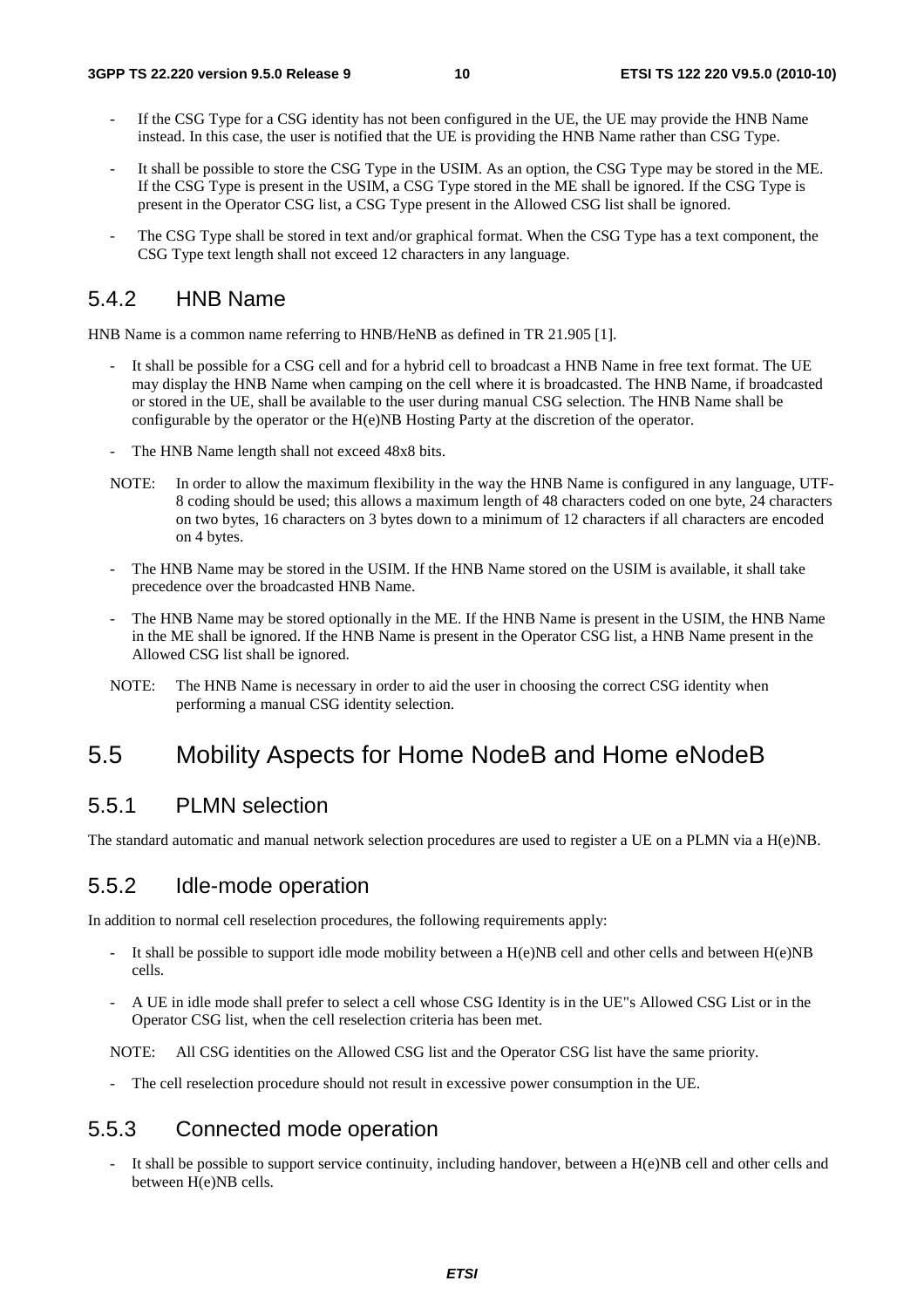#### 5.5.4 Manual CSG selection

The user shall be able to request the UE to perform a scan for available CSGs. When such request is received the UE shall perform a scan of available CSGs, their CSG Identities and their HNB Names. In the UE display, the available CSGs shall be represented by their associated HNB Names and PLMN Name(s). If the HNB Name is not available, the CSG Identity shall be displayed instead.

An indication shall be given to the user as to which of the available CSGs is contained in the Allowed CSG List or Operator CSG list. The available CSGs shall be displayed in the following order:

- The CSGs, whose CSG Identities are contained in the Allowed CSG list.

- The CSGs, whose CSG Identities are contained in the Operator CSG List.
- Any other CSG, whose CSG Identity is not included in the Allowed CSG List or the Operator CSG list.

The HPLMN shall configure, on a PLMN basis, the UE to display the available CSGs so that either:

- all CSGs are displayed, or
- only CSGs in the Operator CSG List are displayed.
- NOTE: It is assumed that OMA DM/OTA will be used by the HPLMN to configure the ME/USIM

By default, the UE shall display all available CSGs for any PLMN, unless the UE has been configured by the HPLMN, for a specific PLMN, to display only CSGs in the Operator CSG List that are available.

When the user selects an entry in the list, the UE shall reselect any of the available cells with the CSG chosen by the user.

The UE shall attempt to register to the PLMN.

If the registration attempt is accepted, the UE shall add the CSG identity to the Allowed CSG list unless the cell is a hybrid cell or the identity is already present in the list.

If the registration attempt is rejected and the CSG entry is in the CSG list, that CSG shall be removed from the list.

In addition, when the user manually selects a CSG in a PLMN, which is different from the last registered PLMN, the following behaviour applies:

- The UE shall enter into Manual PLMN Selection state.
- The UE shall attempt to register to the PLMN. This PLMN shall not be stored as the Last Registered PLMN.
- When the UE is no longer in the service area of the CSG the UE shall return to the previous PLMN Selection state.

### 5.6 Services support

#### 5.6.1 General

- Subject to availability of network resources there shall be no difference in the user experience when using the PLMN provided services via H(e)NB or via NodeB/eNodeB (NB/eNB).
- Depending on operator preferences and in compliance with regulatory requirements ETWS and PWS [9] shall be supported.
- Any additional registration and paging load as a result of H(e)NB deployment shall be minimized.
- Deployment of H(e)NBs and NB/eNBs on the same spectrum should not degrade the performance of UEs receiving service from NB/eNBs.
- Deployment of H(e)NBs and NB/eNBs on the same spectrum should not degrade the NB/eNB"s coverage and capacity.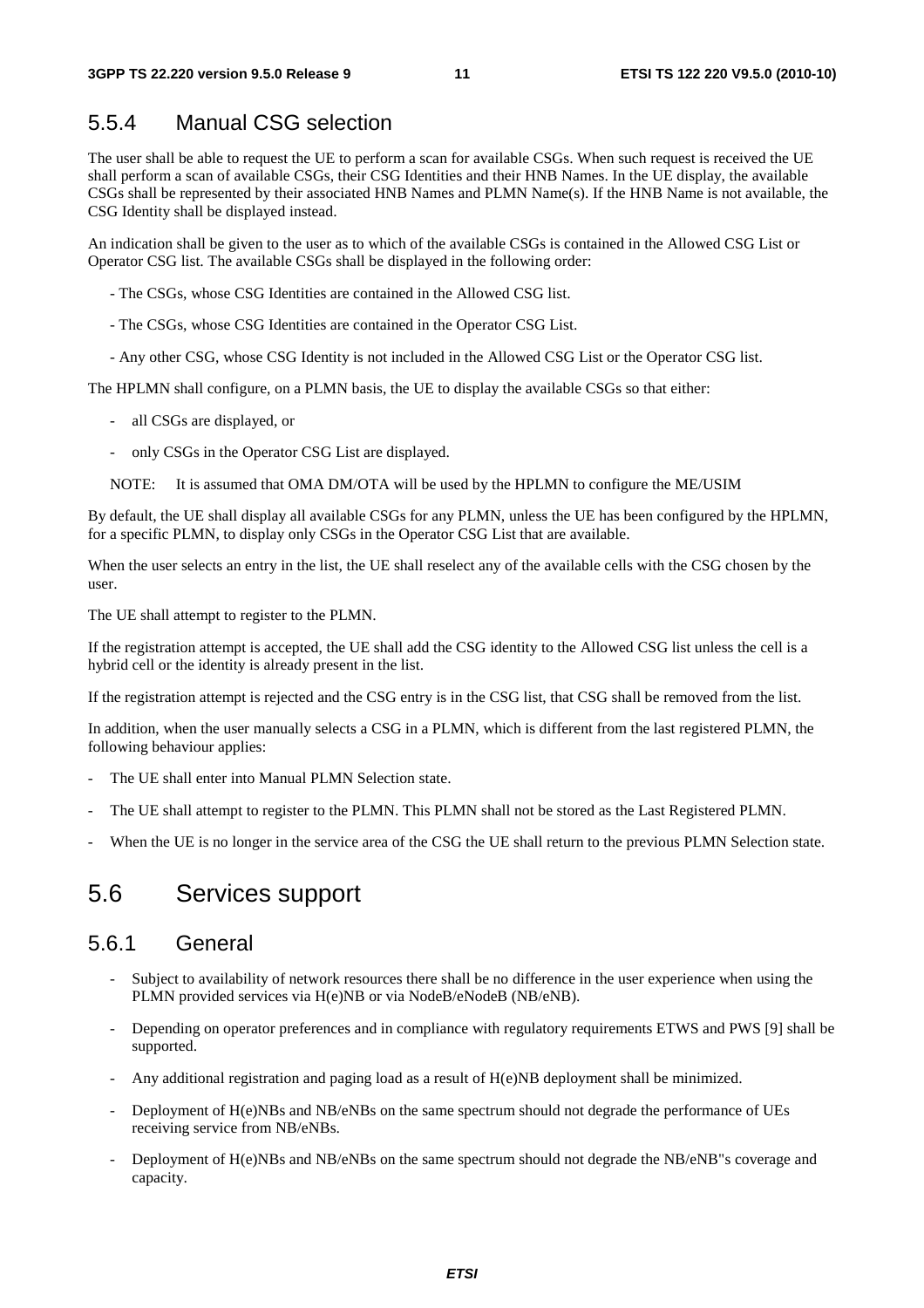#### 5.6.2 Emergency services

- H(e)NB shall support emergency calls for both CSG and non CSG members as specified in TS 22.101 [4].
- It shall be possible for the operator to provide location information of the UE attempting an emergency call over a H(e)NB. The location information shall be sufficiently accurate to comply with the regulatory requirements that apply to the area where the H(e)NB is deployed.

### 5.7 Local IP access in the home based network

#### 5.7.1 Description

H(e)NB Local IP Access to the home based network provides access for a directly connected (i.e. using H(e)NB radio access) IP capable UE to other IP capable devices in the home. Traffic for local IP access is expected to not traverse the operator"s network except H(e)NB. The home based network itself and the devices in the home based network are not within the scope of 3GPP standardisation.



#### 5.7.2 General requirements

- It shall be possible that a H(e)NB supports Local IP Access to the home based network in order to provide access for a directly connected (i.e. using H(e)NB radio access) UE to other IP capable devices in the home. The following requirements apply to support Local IP access to the home based network:
- Simultaneous access from a UE to both the operator"s core network and Local IP Access to the home based network shall be supported.
- Local IP Access to the home based network shall be possible without traversing the operator"s network except H(e)NB, subject to regulatory requirements.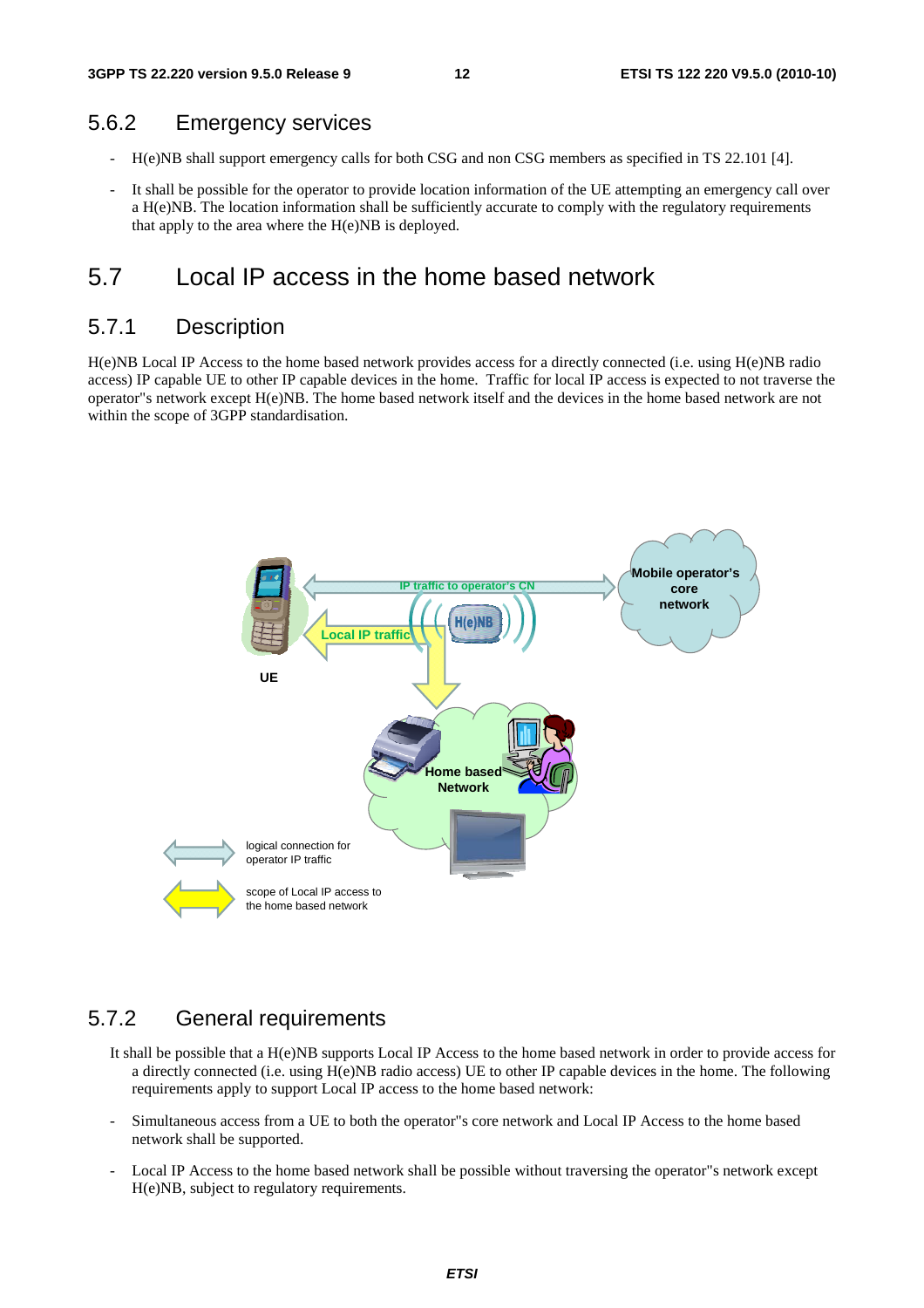- Access to local IP through the H(e)NB E-UTRAN/UTRAN-interface shall only be granted to UE with valid subscription.
- Pre-Rel 9 UEs should be able to use Local IP Access to the home based network.
- It shall not be precluded for a device in the home based network to contact a UE via Local IP Access to the home based network.
- NOTE: Loss of access to Local IP Access to the home based network is acceptable as a UE moves out of H(e)NB coverage.
- The operator or the H(e)NB Hosting Party, within the limits set by the Operator, shall be able to enable/disable Local IP Access to the home based network per H(e)NB.
- It shall be possible to collect and make available to the operator statistics information (e.g. regular reporting of Local IP traffic volume) for each user on the use of the Local IP Access to the home based network.
- Local IP access to the home based network shall not compromise the security of the operator"s network.

#### 5.8 Void

### 5.9 Local IP Access to the Internet

It shall be possible that a H(e)NB supports Local IP Access to the Internet to provide access for a directly connected (i.e. using H(e)NB radio access) UE to the Internet. The following requirements apply to support Local IP Access to the Internet:

- It shall be possible to be done without traversing the operator network.
- Simultaneous access from a UE to both the operator"s core network and Local IP Access to the Internet shall be supported.
- The operator or the H(e)NB Owner, within the limits set by the operator, shall be able to enable/disable Local IP Access to the Internet per H(e)NB.
- It shall be possible to collect and make available to the operator statistics information (e.g. regular reporting of Local IP traffic volume) for each user on the use of the Local IP Access to the Internet.
- Local IP access to the internet shall not compromise the security of the operator"s network.
- NOTE: When a UE is using the Local IP Access to the Internet, it is assumed that the H(e) NB does not provide any support to LI.

### 5.10 USIM and H(e)NB

Optionally, the H(e)NB may support identification and authentication of the H(e)NB Hosting Party by means of a USIM application.

The USIM application may also contain information for the initial provisioning (e.g. the O&M system contact).

If the H(e)NB supports the H(e)NB Hosting Party USIM,

- The H(e)NB shall support the use of the operator"s USIM management platform to configure the Hosting Party USIM.

Note: USIM management is specified in 3GPP TS 31.115 [11] and 3GPP TS 31.116 [12].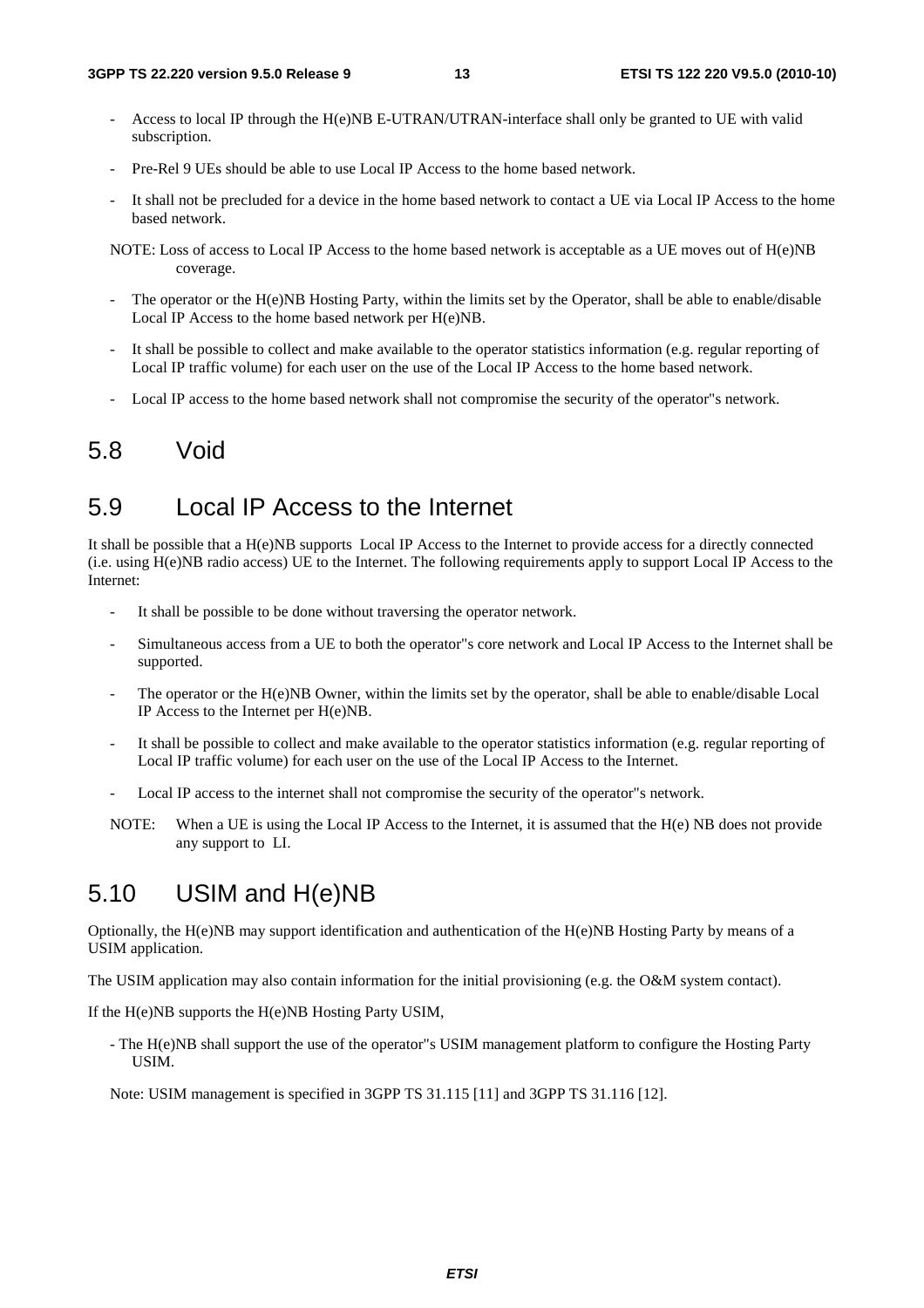# 6 Requirements for Home NodeB

### 6.1 Access Control

- It shall be possible to control access (i.e. accept and reject connection requests) of pre-Release 8 UEs.

NOTE: Such mechanisms may be different for those used to access control a Release 8 UE.

- The operation of a HNB shall not adversely impact the performances of a pre-Release 8 UEs operating in the area where the HNB is active and vice versa.
- The total bandwidth from the HNB towards the network for 4 simultaneous TS11 or TS12, including signalling and overhead, shall not exceed 200 kbps

### 6.2 Void

# 7 Requirements for Home eNodeB

### 7.1 Services support

#### 7.1.1 Television Service

- It shall be possible to support Television services [3].
- If Television service is supported, it shall be possible for an operator to configure the MBMS Television service so that the typical switching time between different content streams, from the end user's perspective, does not exceed 2 seconds [3].

### 8 Quality of Service

### 8.1 General

It shall be possible to provide information of the QoS treatment used for traffic traversing the  $H(e)NB$  to the H(e)NB broadband access mechanism.

### 8.2 Admission Control

- It shall be possible to perform admission control based on the available H(e)NB backhaul resource.
- It shall be possible for the network to set different criteria for access control in a hybrid cell for CSG and non-CSG members.

# 9 Security and privacy

### 9.1 General

The use of  $H(e)NB$  shall not compromise the security of any PLMN or broadband access network.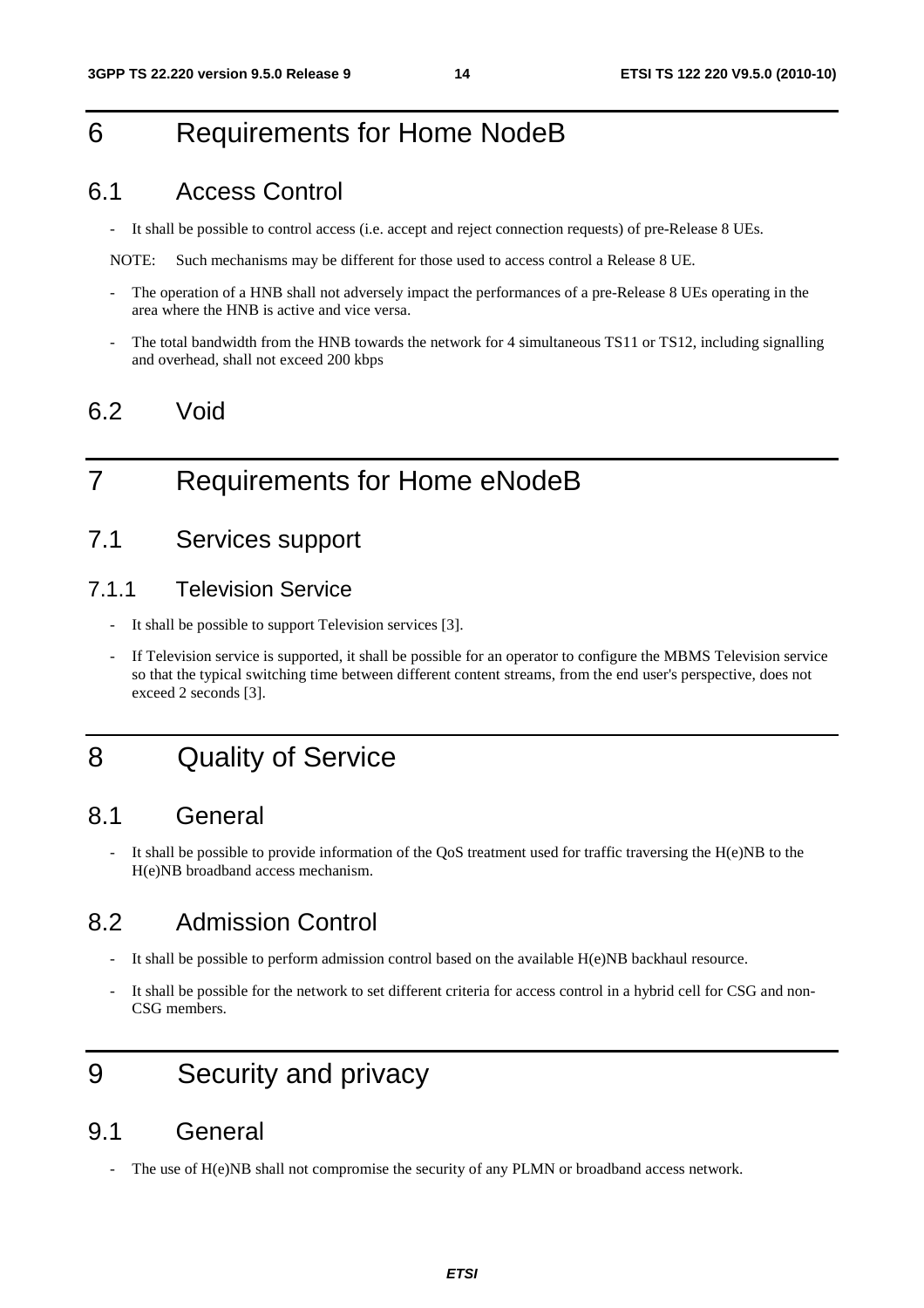### 9.2 Security Requirements

- The H(e)NB shall provide a high level of security, equivalent or better than Rel-8 3GPP systems.
- Security policy shall be under the control of the H(e)NB network operator.
- The H(e)NB shall not impact the security of the UE.

### 9.3 Privacy

- The H(e)NB shall not compromise user privacy for UEs that are using the H(e)NB, including communication confidentiality, location privacy and identity protection.

# 10 Charging Aspects

NOTE: Refer to charging requirements in TS 22.115 [8]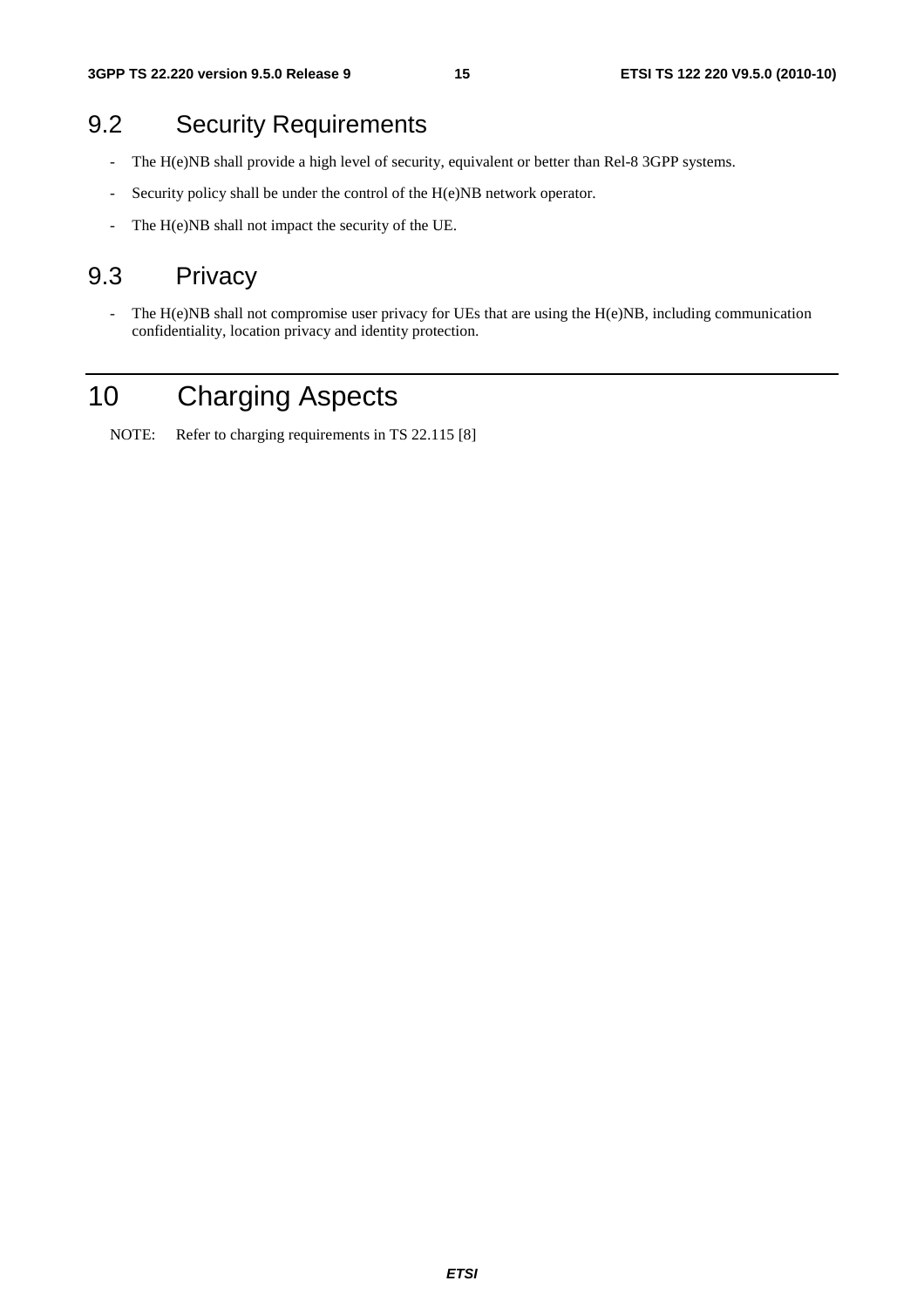### Annex A (informative): Use cases

These use cases do not imply any requirement beyond that which is contained in the normative part of this TS.

#### **Usecase-1: H(e)NB Mobility**

User A connects to the H(e)NB via mobile device. User A should be able to move around within the H(e)NB coverage in the home or enterprise. User should also be able to invoke additional services based on user policy and operator policy.

#### **Usecase-2: H(e)NB Guest Users**

User A and User B are subscribers of Operator 1 and Operator 2 respectively. User A visits User B in his home and User B allows User A to use H(e)NB in User B"s home. User A should be able to access all the services he is subscribed to from Operator 1 based on the policies set by User B and operator 2. Operator 1 and Operator 2 have roaming agreement.

#### **Usecase-3: HNB/HeNB – NB/eNB Handovers**

User A subcribes to cellular services of Operator 1 and is authorised to access a HNB/HeNB from same or other operator. User A starts service in the H(e)NB coverage and continues moving into a cellular network. Similarly User A starts service in cellular network and continues moving into H(e)NB coverage. User A does not see any impact on services due to mobility in both cases.

#### **Usecase-4: Access to Home based services**

User A connects to the H(e)NB via mobile device. User A should be able to access home based services (e.g. local digital media servers and digital media players) from the mobile device. Other users may access the home based services subject to H(e)NB Hosting Party policies.

#### **Usecase-5: Media Transfer**

User A connects to the H(e)NB via mobile device. User A starts viewing video streaming service on the mobile device. User A then wants to continue viewing the video on a different screen for better viewing. User A should be able to transfer the session to a high-definition TV or PC connected via broadband connection. User A should also be able to transfer the session from the TV or PC to a mobile device and continue the session in the H(e)NB coverage and also in the cellular network.

#### **Usecase-6: IMS capable HNB used for coverage purposes**

In this scenario, the reason for an operator to introduce IMS capable HNB is to offload voice traffic from his existing CS core network to IMS. However, as in this scenario the usage of 'legacy' services (e.g. CS Fax) is still assumed - only the utilization of network resources is to be changed - it is requested that IMS capable HNB provides all the services/ capabilities that are provided through regular Node B from the beginning.

#### **Usecase-7: IMS capable HNB for a new business model**

This scenario starts with a view that HNB is located in the user"s residence and the UE is the preferred equipment to interact with home services/ applications. New business can be expected there. In this scenario, some of the CS services/ capabilities that are provided through regular Node B might not be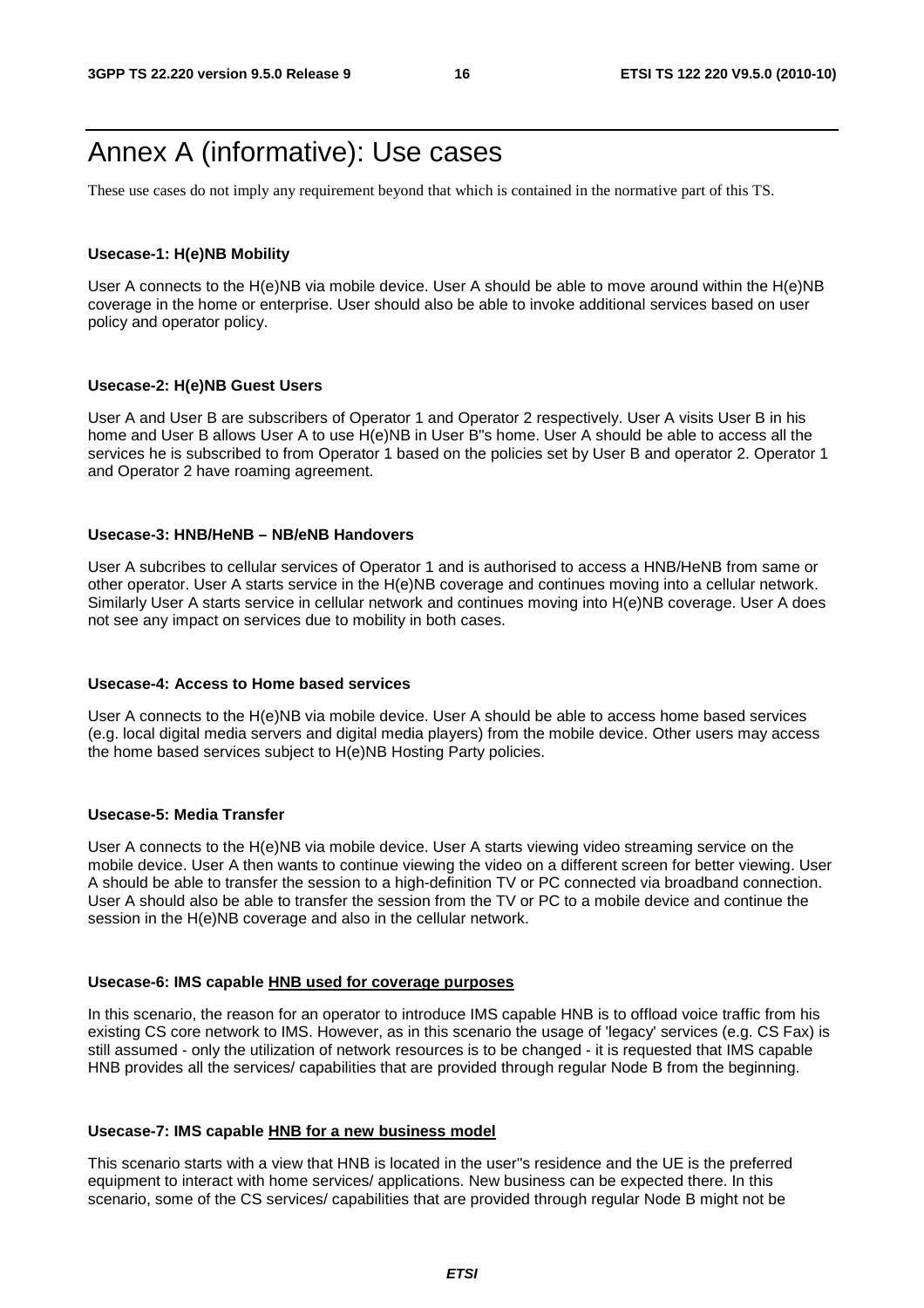needed or might be provided in a later step if the operator could instead offer attractive new services under IMS capable HNB only.

#### **Usecase-8: IMS capable HNB for Green field operator**

This scenario expects new players to get into the mobile market. In this scenario, they would aim to deploy cost efficient and future proof infrastructure, i.e. no CS domain but IMS/PS domain only, regardless of whether or not UEs have IMS client on them.

#### **Usecase-9: Hybrid access mode**

In order to improve the coverage in a shopping mall, H(e)NBs are deployed. The shopping mall owner may have been provided a special deal by the network operator where the employees of the shopping mall will get preferential charging rates and priority access when accessing services via these H(e)NBs. In exchange, the shopping mall owner allows the public to use the H(e)NBs to access the normal network operator services. The H(e)NB Hosting Party should not need to manage the public access and the public should not need to do anything special in order to get services on the H(e)NB.

#### **Use case-10: Open access mode**

Typically to enhance coverage or capacity of an operator"s public network, for example in railway stations, airports, stadiums, etc, taking benefit of the H(e)NBs additional functionality (e.g. uncoordinated deployment).

#### **Usecase-11: HNB interacts with Home network**

User A connects with his UE (possibly a pre-Rel 9 UE) to the HNB with IMS Interworking and Local IP Access to the home network capabilities. The home network accommodates home network devices (Intercom, Door lock, Network radio, Photo server, etc.) and the HNB. User A should be able to communicate with a visitor at Intercom via the mobile device.

#### **Usecase-12: HNB interacts with IP-PABX**

User A connects with his UE (possibly a pre-Rel 9 UE) to a HNB with IMS Interworking and Local IP Access to the home network capabilities at an office. The HNB might be deployed and interconnect with an enterprise extension telephone system (e.g. SIP based PABX). User A should be able to make/receive an extension call to/from fixed line UE under SIP based PABX. In addition, User A with the mobile device and User B with computers should be able to access a common groupware server at the office and share the same information such as schedule, emails, etc.

#### **Usecase-13: Electronic customer guide in shopping centre, using Local IP access**

A department store or shopping centre provides electronic shopping guide. When user A enters into a shopping centre where a shopping centre H(e)NB is installed, an invitation indication shows up on his mobile device which he accepts. This allows him access to the centre"s H(e)NB. Subsequently, he accesses the centre"s customer service server, which is only accessible through the H(e)NB where he uploads his shopping list. The customer service server responds a list of sale items of similar nature. He accepts or declines the various choices and the final shopping list is downloaded to his UE. While user A is waiting, User A watches free TV show or advertisement provided through the H(e)NB for the shop customer. While in the shopping centre the user has simultaneous access to operator"s and local shopping centre services.

#### **Usecase-14: Local IP Access**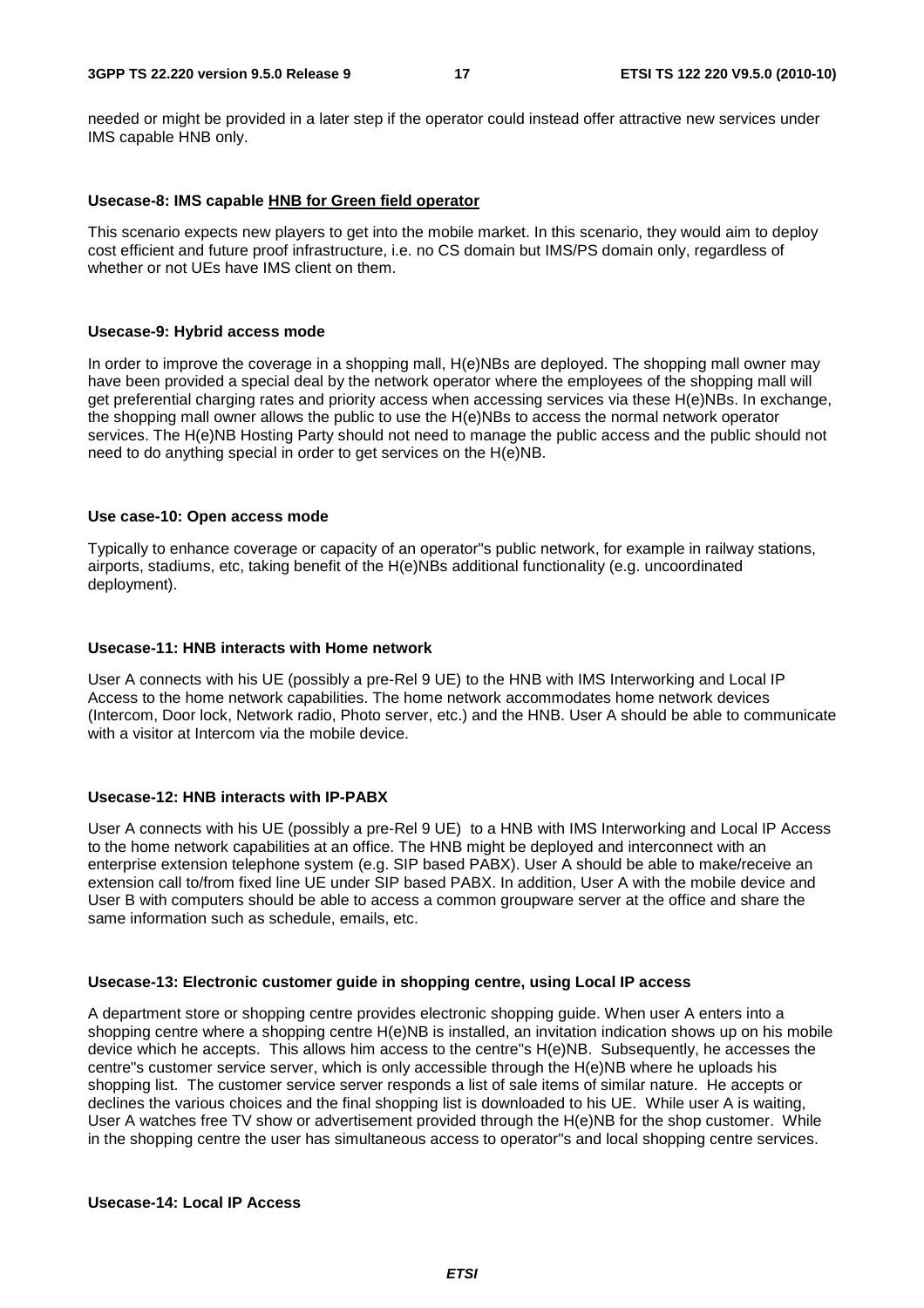The user has the subscription through home operator H. The user is served by the home operator H. The UE obtains IP connectivity in both a local gateway to obtain local connectivity for IMS services (e.g. as in local IP access or for enterprise scenarios with call to other terminals in the PABX area) and to a home gateway (as in normal connectivity for IMS services). For IMS sessions to be routed to e.g. remote terminals, the traffic is sent through the connectivity with the home gateway, whereas for IMS session that can be routed locally (e.g. based on local phone number), the traffic is sent through the connectivity with the local gateway through the local IP access. Whether the UE routes a specific IMS session through the local access or the home gateway can be controlled on a per session basis. Also, the UE may obtain local connectivity by default (e.g. based on static configuration by the operator) or dynamically based on indication by the IMS server.

#### **Usecase-15:**

Subscriber A from Network A owns HNB/HeNB A because of no macro network coverage . Guest user B from Network B visits subscriber A"s house. Subscriber A wants to allow guest user B access to HNB/HeNB A while the guest user B is visiting.

#### **Usecase-16:**

Corporation A has sites in country A, B and C. Corporation A has employees from country A and B. Employees in country A are from Operator AA and AB. Employees in country B are from Operator B. Corporation A has HNB/HeNB in country A from Operator AA and country B from Operator B. Employees from country A and B are allowed access to HNB/HeNBs in country A and B.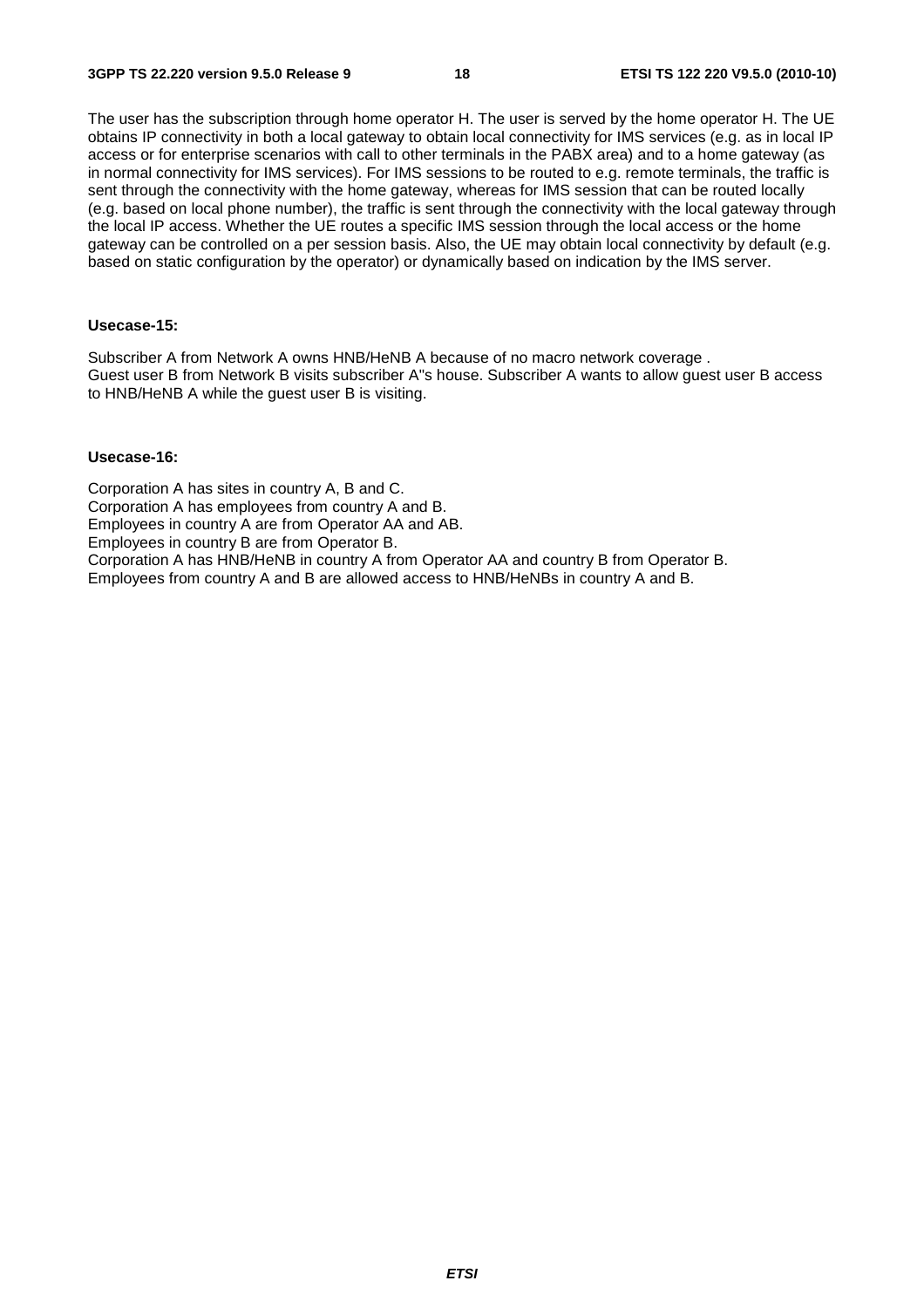# Annex B (informative): Clarification of H(e)NB Access Modes

Table B.1 illustrates the different H(e)NB Access Modes and what access is allowed for UEs of any release depending on whether the UE is allowed access to the CSG.

In Table B.1 'Access' means 'Access to services'.

'Preferential access' means the user will get preferential access to the cell.

|                              | <b>H(e)NB Access Mode</b> |           |                            |  |  |  |
|------------------------------|---------------------------|-----------|----------------------------|--|--|--|
|                              | Open                      | Closed    | <b>Hybrid</b>              |  |  |  |
| UE allowed access to CSG     | Access                    | Access    | <b>Preferential Access</b> |  |  |  |
| UE not allowed access to CSG | Access                    | No Access | Access                     |  |  |  |

#### **Table B.1: H(e)NB access for UEs of any release**

NOTE: Pre Release 8 UEs can only access HNBs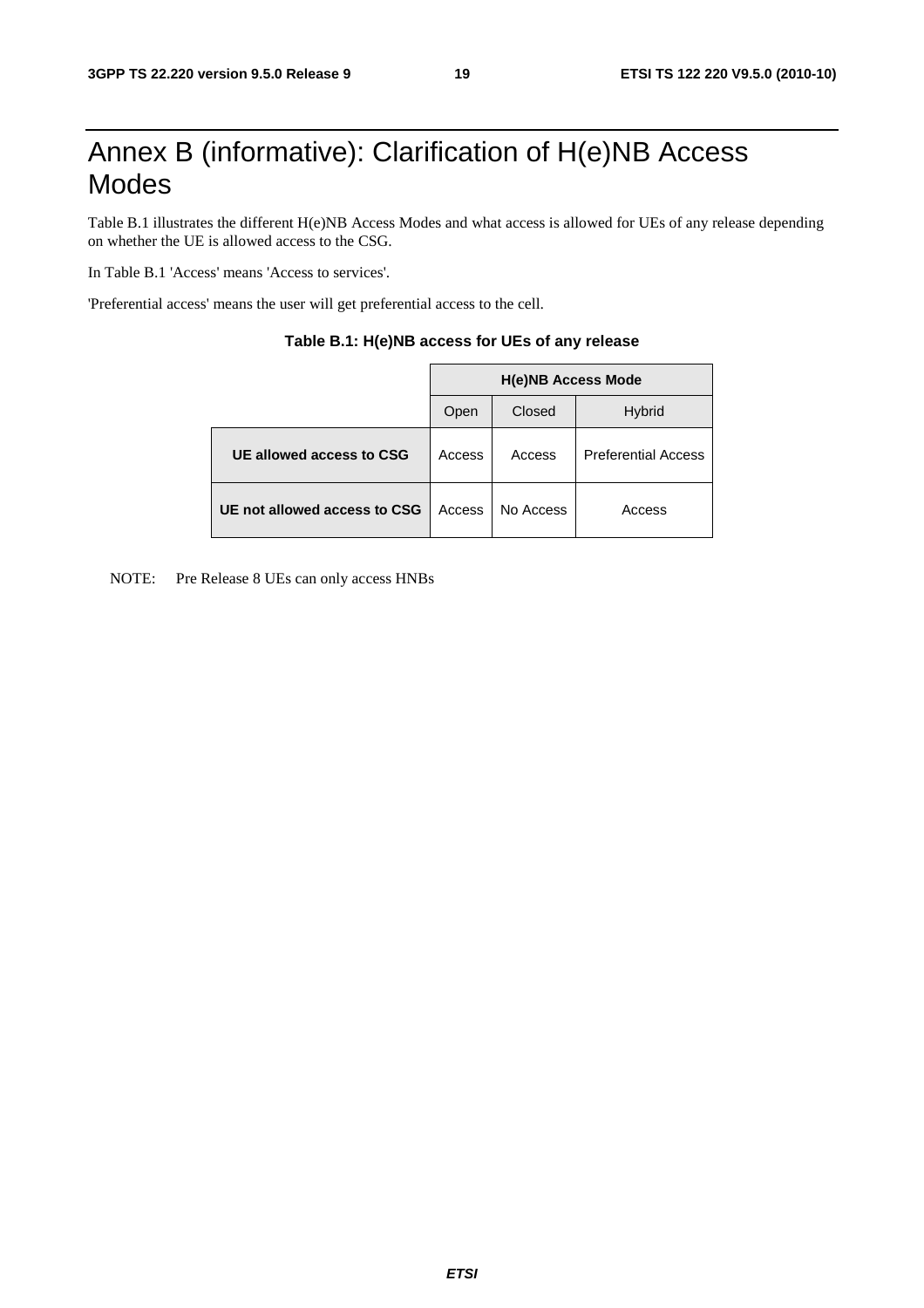# Annex C (informative): Overview of identifiers and names.

| item                            | used for                                                                   | associated with                                                                                              | permanently stored in                                                                                                                                                           | distribution method                                                                                                                                                                                                                                                                                                                                                                | displayed to user                    | comment                                                                                                                                            |
|---------------------------------|----------------------------------------------------------------------------|--------------------------------------------------------------------------------------------------------------|---------------------------------------------------------------------------------------------------------------------------------------------------------------------------------|------------------------------------------------------------------------------------------------------------------------------------------------------------------------------------------------------------------------------------------------------------------------------------------------------------------------------------------------------------------------------------|--------------------------------------|----------------------------------------------------------------------------------------------------------------------------------------------------|
| H(e)NB<br>equipment<br>identity | administrative<br>$\bullet$<br>purposes                                    | H(e)NB (physical<br>entity)                                                                                  | H(e)NB<br>$\bullet$<br>administration<br>database of the operator                                                                                                               | O&M procedures                                                                                                                                                                                                                                                                                                                                                                     | NO                                   | not known to UE,<br>therefore not useable by<br>UE to identify a<br>H(e)NB                                                                         |
| <b>CSG</b><br>identity          | automatic and<br>manual CSG<br>selection<br>access control<br>to CSG cells | a CSG, i.e.<br>$\bullet$<br>a group of users<br>(UEs).<br>One or More<br>$\bullet$<br>H(e)NBs<br>(CSG cells) | H(e)NB<br>$\bullet$<br>administration<br>database of the operator<br>Allowed CSG List<br>in the UE if user (UE)<br>is member of CSG<br>(USIM entry takes<br>precedence over ME) | provided by O&M<br>to $H(e)NBs$<br>provided by home<br>$\bullet$<br>PLMN to UEs (the<br>Home PLMN and<br>Visited PLMN should<br>synchronize this<br>information)<br>Provided<br>$\circ$<br>to the UE<br>by OMA<br>DM when<br>stored in<br>the ME,<br>Provided<br>$\Omega$<br>to the UE<br>by OTA<br>when<br>stored in<br>the USIM<br>Provided to UE<br>via manual CSG<br>selection | YES, if HNB Name<br>is not available | A CSG identity is<br>unique within a PLMN.<br>In the UE a CSG ID,<br>together with a network<br>identifier, identifies a<br>CSG globally uniquely. |

### **Table C.1: Overview of identifiers and names**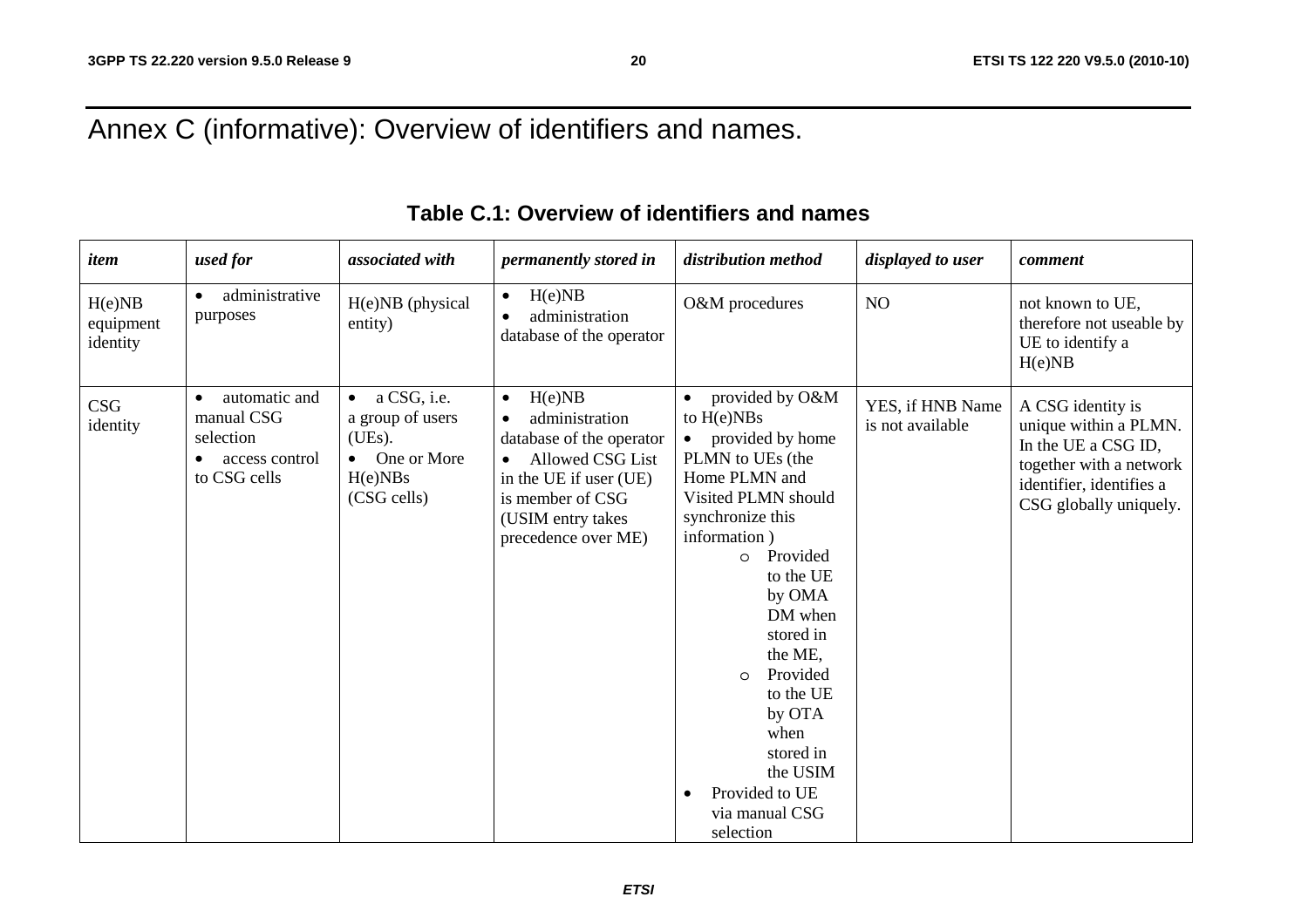|                        |                                                                                                                                               |                                                               |                                                                                      | broadcasted by<br>$\bullet$<br>H(e)NB                                                                                       |                                                                                                                                             |                                                                                                                                                                                                                                                                                                                              |
|------------------------|-----------------------------------------------------------------------------------------------------------------------------------------------|---------------------------------------------------------------|--------------------------------------------------------------------------------------|-----------------------------------------------------------------------------------------------------------------------------|---------------------------------------------------------------------------------------------------------------------------------------------|------------------------------------------------------------------------------------------------------------------------------------------------------------------------------------------------------------------------------------------------------------------------------------------------------------------------------|
| HNB name<br>(optional) | for supporting<br>(ease of use)<br>manual CSG<br>selection, display-<br>ing a 'friendly'<br>name to the user                                  | CSG identity<br>(relationship:<br>$m$ CSG ID:<br>n HNB names) | H(e)NB<br>$\bullet$<br>administration<br>database of the operator<br>UE<br>$\bullet$ | Provided by O&M<br>$\bullet$<br>to $H(e)NBs$<br>Optionally stored<br>$\bullet$<br>by user in UE<br>broadcasted by<br>H(e)NB | YES during manual<br>selection,<br><b>OPTIONAL</b> during<br>normal operation.<br>(USIM entry takes<br>precedence over<br>broadcast and ME) | If a HNB name is<br>stored in the UE it<br>needs to be associated<br>with a CSG identity.<br>Initial configuration in<br>the UE may be done by<br>the operator (e.g. at<br>point of sale). Later, a<br>HNB name is implicitly<br>associated to the<br>current CSG identity by<br>the UE when the user<br>stores the HNB name |
| CSG Type               | for additional<br>information (on<br>e.g. billing mode)<br>to the user when<br>camping on a CSG<br>cell (i.e. after CSG<br>has been selected) | CSG identity<br>(relationship:<br>n CSG ID:<br>1 CSG Type)    | administration<br>$\bullet$<br>database of the operator<br>UE<br>$\bullet$           | provided by initial<br>UE configuration,<br>OTA and device<br>management to UEs                                             | YES, if CSG is in<br>Allowed CSG List.<br>(USIM entry takes<br>precedence over<br>ME)                                                       | UE needs to associate a<br>CSG Type with a CSG<br>identity<br>Association done by<br>operator (the Home<br>PLMN and Visited<br>PLMN should<br>synchronize this<br>information)                                                                                                                                               |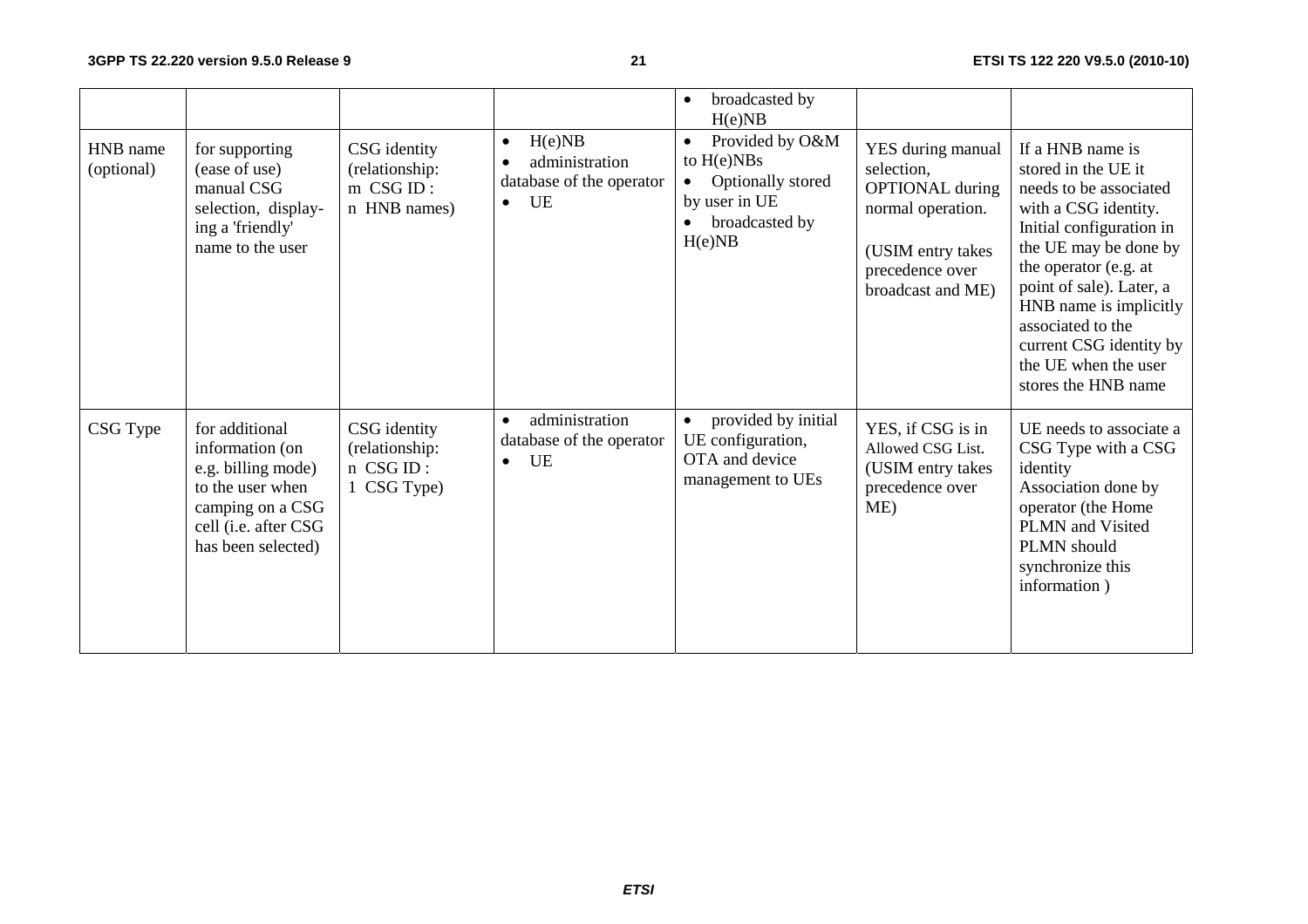# Annex D (informative): Change history

| TSG SA# SA Doc. |           | <b>SA1 Doc</b>       | <b>Spec</b> | CR   | Rev            | Rel     |   | <b>Cat Subject/Comment</b>                                                             | Old   | <b>New</b> | WI           |
|-----------------|-----------|----------------------|-------------|------|----------------|---------|---|----------------------------------------------------------------------------------------|-------|------------|--------------|
| $SP-43$         | SP-090087 |                      | 22.220      |      |                |         |   | Approved by SA plenary.                                                                | 2.0.0 | 9.0.0      | <b>EHNB</b>  |
| $SP-44$         |           | SP-090373 S1-091273  | 22.220      | 0002 | $\overline{1}$ | $ReI-9$ | F | Clarification on the displaying of<br>the H(e)NB name during manual<br>CSG selection   | 9.0.0 | 9.1.0      | <b>EHNB</b>  |
| SP-44           |           | SP-090373 S1-091164  | 22.220      | 0004 | 4              | Rel-9   | B | Optional USIM support in<br>H(e)NB                                                     | 9.0.0 | 9.1.0      | <b>EHNB</b>  |
| <b>SP-44</b>    |           | SP-090373 S1-091387  | 22.220      | 0011 | 3              | Rel-9   | F | <b>Clarification on Local IP Access</b><br>Requirements                                | 9.0.0 | 9.1.0      | <b>EHNB</b>  |
| $SP-44$         |           | SP-090373 S1-091083  | 22.220      | 0015 |                | Rel-9   | F | Remove VPLMN CSG support<br>for Rel9                                                   | 9.0.0 | 9.1.0      | <b>EHNB</b>  |
| SP-44           |           | SP-090373 S1-091382  | 22.220      | 0016 | $\overline{2}$ | Rel-9   | F | Clarification on the requirement<br>of session diversion.                              | 9.0.0 | 9.1.0      | <b>EHNB</b>  |
| $SP-44$         |           | SP-090373 S1-091279  | 22.220      | 0019 | $\overline{2}$ | Rel-9   | F | Allowed CSG list management<br>for hybrid cells                                        | 9.0.0 | 9.1.0      | <b>EHNB</b>  |
| SP-44           |           | SP-090373 S1-091158  | 22.220      | 0023 | 3              | Rel-9   | D | Clarification of H(e)NB Owner /<br><b>Hosting Party</b>                                | 9.0.0 | 9.1.0      | <b>EHNB</b>  |
| $SP-44$         |           | SP-090373 S1-091159  | 22.220      | 0024 | $\overline{2}$ | $ReI-9$ | D | H(e)NB Operator Change                                                                 | 9.0.0 | 9.1.0      | <b>EHNB</b>  |
| <b>SP-44</b>    |           | SP-090373 S1-091383  | 22.220      | 0025 | $\overline{c}$ | Rel-9   | F | Clarification of the terminology<br>about H(e)NB access modes                          | 9.0.0 | 9.1.0      | <b>EHNB</b>  |
| SP-44           |           | SP-090373 S1-091274  | 22.220      | 0026 | $\mathbf{1}$   | Rel-9   | F | Minor corrections for clarification                                                    | 9.0.0 | 9.1.0      | <b>EHNB</b>  |
| $SP-44$         |           | SP-090374 S1-091260  | 22.220      | 0005 | 1              | Rel-9   | F | Rel 8 Rel 9 CSG lists alignment<br>(approved at SA#44 but not<br>implemented in 9.1.0) | 9.1.0 | 9.1.1      | <b>EHNB</b>  |
| $SP-45$         |           | SP-090477 S1-093332  | 22.220      | 0032 | $\overline{2}$ | Rel-9   | F | <b>CSG Lists clarification</b>                                                         | 9.1.1 | 9.2.0      | <b>EHNB</b>  |
| $SP-45$         |           | SP-090477 S1-093329  | 22.220      | 0035 | 1              | Rel-9   | F | IP access approach of backhaul<br>network for H(e)NB                                   | 9.1.1 | 9.2.0      | <b>EHNB</b>  |
| <b>SP-45</b>    |           | SP-090477 S1-093331  | 22.220      | 0037 | 1              | Rel-9   | D | Editorial corrections of TS<br>22.220                                                  | 9.1.1 | 9.2.0      | <b>EHNB</b>  |
| $SP-45$         |           | SP-090477 S1-093480  | 22.220      | 0039 | 2              | Rel-9   | C | Loss of IP Backhaul Connection                                                         | 9.1.1 | 9.2.0      | <b>EHNB</b>  |
| <b>SP-45</b>    |           | SP-090477 S1-093330  | 22.220      | 0041 | $\mathbf{1}$   | Rel-9   | F | Clarification of definition for<br>H(e)NB Hosting Party                                | 9.1.1 | 9.2.0      | <b>EHNB</b>  |
| SP-46           |           | SP-090839 S1-094319  | 22.220      | 0054 | $\mathbf{1}$   | Rel-9   | D | Contribution to Chapter 5.4.1 in<br>22.220                                             | 9.2.0 | 9.3.0      | <b>EHNB</b>  |
| SP-46           |           | SP-090839 S1-094338  | 22.220      | 0049 | 3              | Rel-9   | F | H(e)NB Hosting Party USIM<br>management                                                | 9.2.0 | 9.3.0      | $TEI-9$      |
| $SP-46$         |           | SP-090839 S1-094013  | 22.220      | 0060 |                | $Rel-9$ | F | Removal of requirement for<br>"Managed Remote Access" from<br>Rel-9                    | 9.2.0 | 9.3.0      | <b>EHNB</b>  |
| $SP-46$         |           | SP-090839 S1-094317  | 22.220      | 0056 | 1              | Rel-9   | B | Simplified CSG list handling                                                           | 9.2.0 | 9.3.0      | <b>EHNB</b>  |
| $SP-47$         |           | SP-100183 S1-100329  | 22.220      | 0081 | $\mathbf{1}$   | Rel-9   | F | Removal of IMS HNB<br>interworking                                                     | 9.3.0 | 9.4.0      | <b>EHNBF</b> |
| <b>SP-47</b>    |           | SP-100229 S1-100323r | 22.220      | 0093 | $\mathbf{1}$   | Rel-9   | F | Clarification of the interaction of<br>the Operator and Allowed CSG<br>lists           | 9.3.0 | 9.4.0      | <b>EHNB</b>  |
| SP-49           |           | SP-100573 S1-102190  | 22.220      | 0109 | $\mathbf{1}$   | Rel-9   | F | Removal of requirement to<br>inhibit Allowed CSG List                                  | 9.4.0 | 9.5.0      | <b>EHNB</b>  |